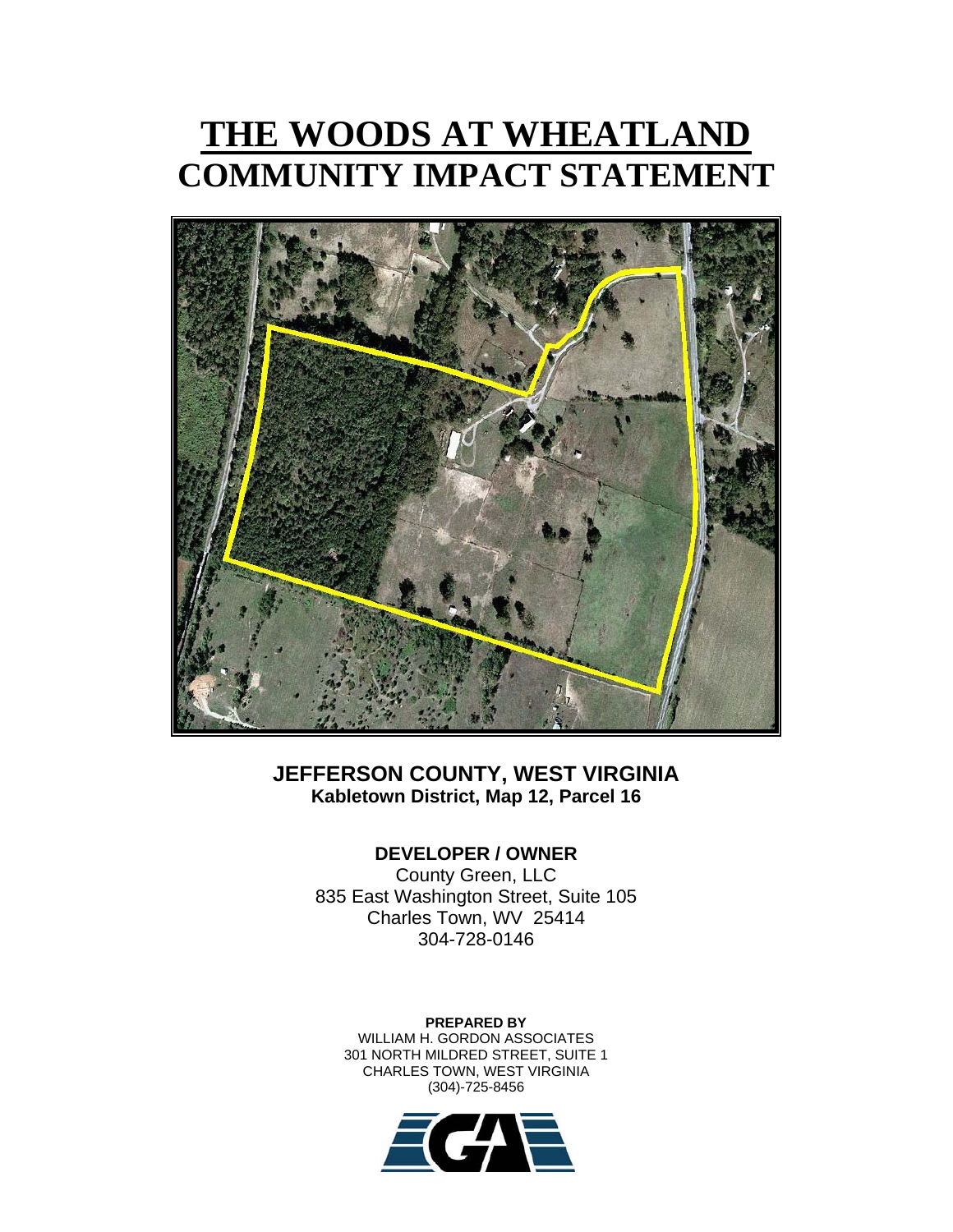# **The Woods at Wheatland**

**JEFFERSON COUNTY, WEST VIRGINIA**  COMMUNITY IMPACT STATEMENT

INDEX Page 2-3

## Community Impact Statement Report **Page 4-21**

# Appendix A -- Community Impact Statement Exhibits

- Exhibit 1 Tract Location Map
- Exhibit 2 Aerial Photo
- Exhibit 3 Preliminary Soils Map and Survey
- Exhibit 4 FEMA Floodplain Map
- Exhibit 5 National Wetlands Inventory Map
- Exhibit 6 Surface Water Resource Map
- Exhibit 7 Existing Conditions Map
- Exhibit 8 CIS Sketch Plat

# Appendix B – Jefferson County Comprehensive Plan Maps

- Exhibit 1 Natural Resources
- Exhibit 2 Approximate Sinkhole Locations
- Exhibit 3 Park and Recreation Areas
- Exhibit 4 National Register of Historic Places
- Exhibit 5 Highway Problems Areas

Appendix C – Reports and Data

- Exhibit 1 Draft Declaration of Covenants and Restrictions
- Exhibit 2 Online Impact Fee Calculator
- Exhibit 3 2000 Census Data
- Exhibit 4 2007 West Virginia County Data Profiles
- Exhibit 5 Metropolitan Regional Information Systems, Inc. (MRIS)
	- Real Estate Trend Indicator
	- Zip Code Statistics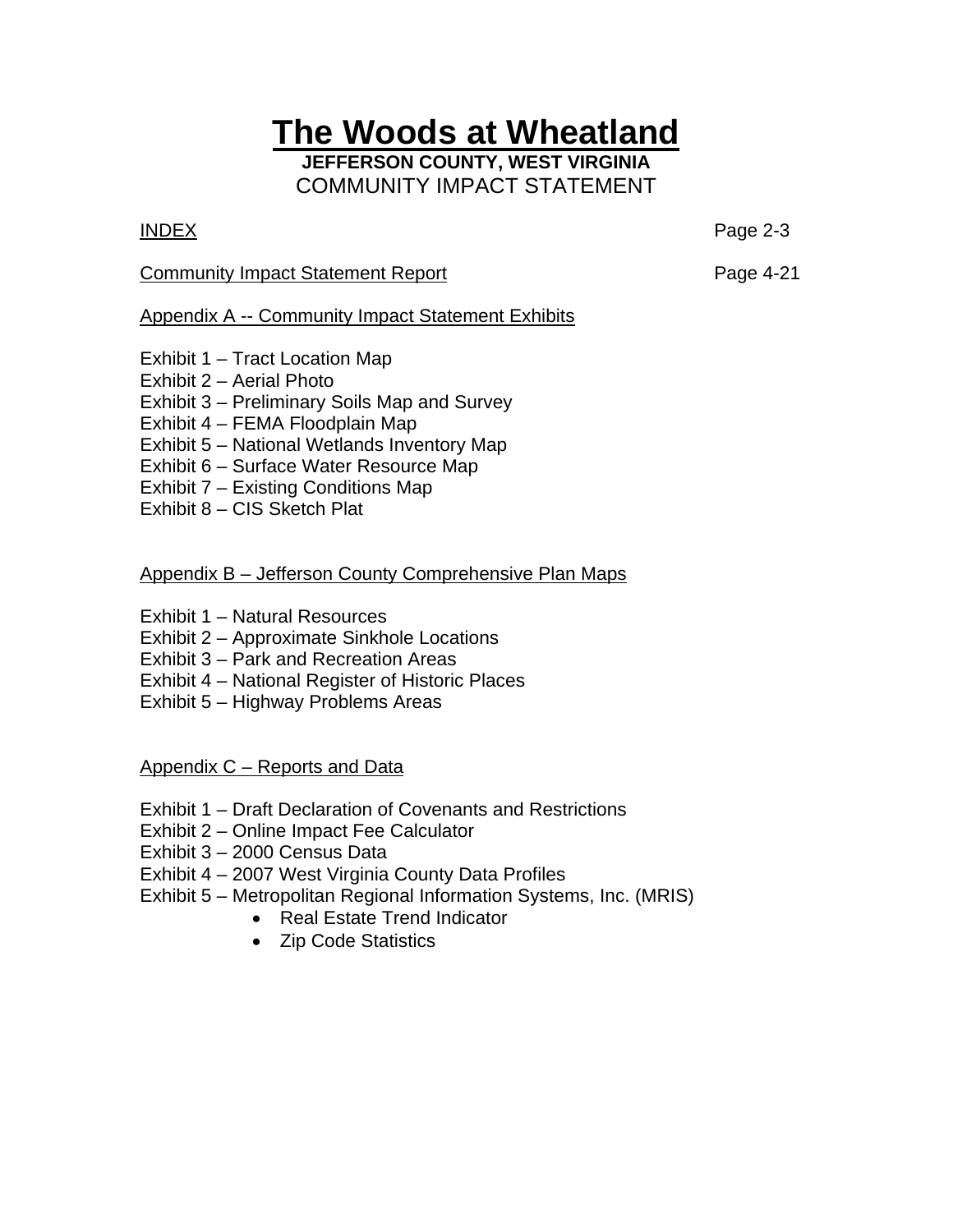Appendix D – Service and Informational Letters

- Exhibit 1 Jefferson County Health Department Letter
- Exhibit 2 WV Department of Health and Human Resources Letter
- Exhibit 3 National Resource Conservation Service Letter
- Exhibit 4 Division of Natural Resources Letter
- Exhibit 5 Hospital Letter of Service
- Exhibit 6 Jefferson County Ambulance Authority Letter
- Exhibit 7 Primary EMS and Secondary Fire Letter of Service
- Exhibit 8 Secondary EMS Letter of Service
- Exhibit 9 Primary Fire Letter of Service
- Exhibit 10- Jefferson County Sheriff Letter of Service
- Exhibit 11 West Virginia State Police Letter of Service
- Exhibit 12- Allegheny Power Letter of Service
- Exhibit 13- Apple Valley Waste Letter of Service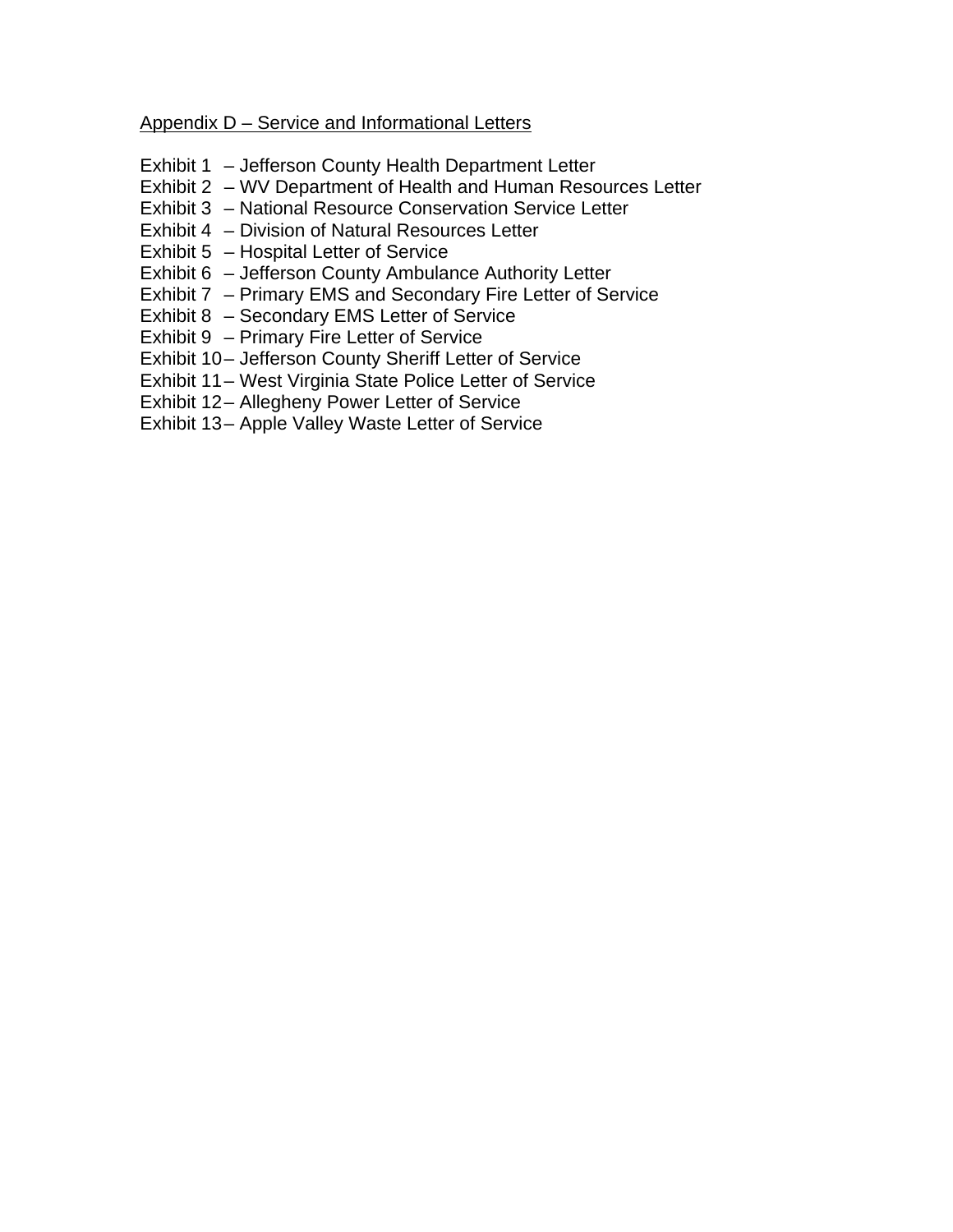## **THE WOODS AT WHEATLAND**  JEFFERSON COUNTY, WEST VIRGINIA COMMUNITY IMPACT STATEMENT

#### **1. Name and address of owner/developer:**

County Green, LLC 835 East Washington Street, Suite 105 Charles Town, WV 25414 304-728-0146

#### **2. Name and address of contact person:**

William H. Gordon Associates, Inc. 301 North Mildred Street, Suite 1 Charles Town, WV 25414 Attn: Chad Wallen 304-725-8456

#### **3. Tract size, shape, location and zoning:**

The proposed subdivision is located in the Kabletown Tax District, Map 12, Parcel 16 (Deed Book 797, Page 485). The parcel has a total acreage of approximately +/-70.6 acres and is irregular in shape. The subject property is located within the rural zoning district and will be developed using the rural residential cluster development provision found in Section 5.7(d)2 of the Jefferson County Zoning & Land Development Ordinance. The property is approximately 4 miles southwest of Charles Town, located west of Berryville Pike (Route 340). Access to the proposed lots will be provided through internal subdivision roads, accessed from Berryville Pike (Route 340).

*See Appendix A, Exhibit 1 – Tract Location Map* 

### **4. Project Design and Layout:**

The subject property will be a rural cluster development as defined under Section 5.7.d.2 of the Jefferson County Zoning & Land Development Ordinance. This development will contain 7 single-family lots and a residue parcel; the allowable density for a rural cluster development is 1 residential lot per every 10 acres of the subject property. General criteria under this section are:

- Maximum lot size (excluding residue parcel) 3.0 acres
- Minimum lot size 40,000 sf
- All clusters of three (3) or more lots shall be served by an internal subdivision road.

The residue parcel will contain all lands exclusive of the proposed lots, roads, open space areas and land required to meet Jefferson County Subdivision Ordinance criteria. It is anticipated that the residue parcel will be approximately 46.6 acres in size or greater. It will be noted on the Preliminary and Final Plat that "*the land lies within an approved rural cluster development and no*  further subdivision of the remaining land is permitted unless the property is placed in another *zone or further subdivision is allowed by ordinance or regulation".*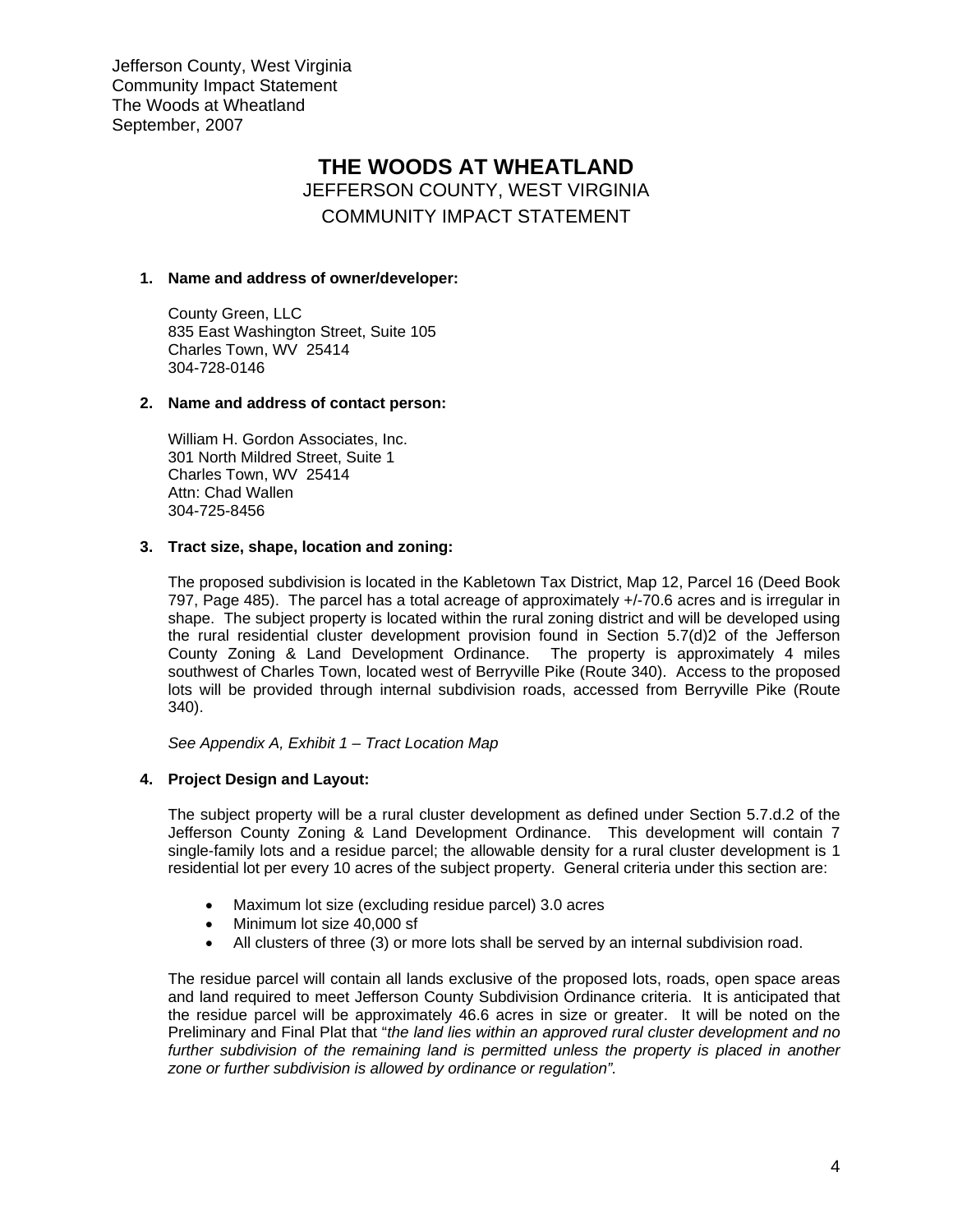The proposed layout includes 7 single-family lots and a residue parcel on which existing barns and other farm use buildings are located. No residential structure currently exists on the property and one residential dwelling may be located on the residue parcel. The proposed residential lots have been located in the wooded area of the property to the west, which abuts the Norfolk & Western Railroad and residential/agricultural land on adjacent properties. The location of the proposed lots will minimize disturbance to the existing farmlands located on the eastern portion of the property adjacent to Route 340. Existing vegetation and distance from Route 340, will aide in preserving the rural views of the property from Route 340, while providing a desirable community containing older vegetation on the wooded lots.

There is an existing 40' easement on the northern boundary, which currently provides access to three adjacent parcels (parcels 16.3, 16.4 & 16.5) and the subject property. The proposed road will serve a total of 11 parcels (3 adjacent, 7 proposed & 1 residue). This easement may be modified or abandoned to meet Jefferson County and WVDOH criteria. Adjacent parcels using this easement will be provided access to their parcels at all times during and after the construction process. The subdivision road will contain a gravel surface meeting Jefferson County Subdivision Ordinance criteria. A paved surface may be implemented as determined at final engineering.

The existing and proposed entry to the property is located in the FEMA 100-year floodplain. Upon final engineering and potential floodplain study, the entry road may be relocated to avoid the existing FEMA floodplain.

Stormwater management will be provided in accordance with section 8.2.c of the Jefferson County Subdivision Ordinance. If practical, and supported by staff, the Applicant may seek cooperation from Jefferson County engineering staff to utilize low impact design techniques for stormwater management. Low impact design techniques may include, but are not limited to, water quality control measures such as bio-retention areas, infiltration trenches and grass swales. These facilities will be designed during the preparation of the preliminary plat. Storm water management areas may be provided within an easement located on the residue parcel

All lots will contain individual well and septic. Approval of these facilities will need to be permitted through the Jefferson County Health Department as part of the preliminary plat.

*See Appendix A, Exhibit 8 – CIS Sketch Plat*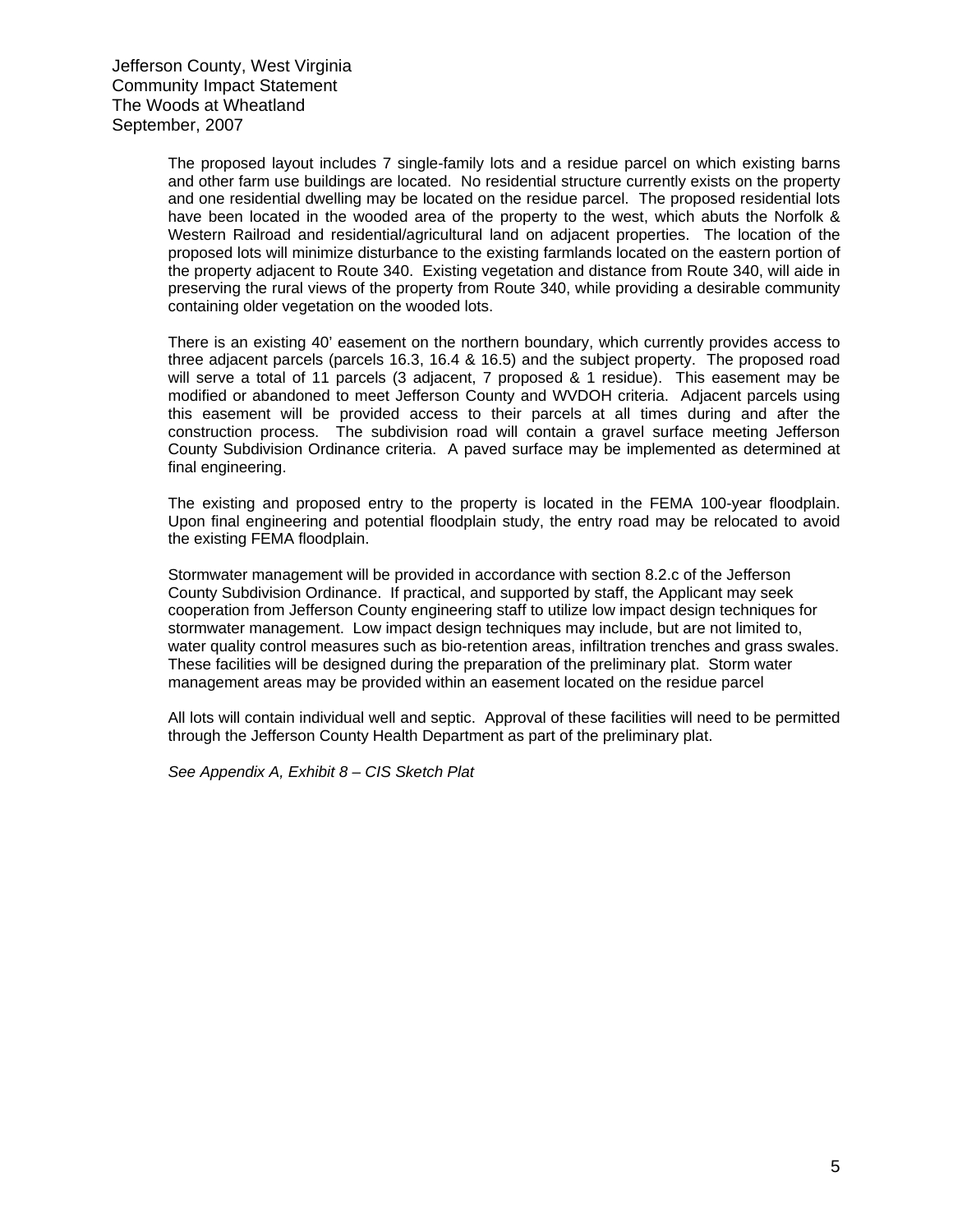#### **5. Number, approximate size and location of proposed lots:**

| Total number of lots<br>Residue             |                    |
|---------------------------------------------|--------------------|
| Lot Area Calculations                       |                    |
| *Minimum Single Family Lot Area Requirement | $40.000$ s.f.      |
| *Maximum Single Family Lot Area Requirement | 3.0 <sub>a</sub> c |

*\*(Lots may vary in size but must have a minimum area per dwelling unit of 40,000 s.f. and a maximum area of 3 acres for single-family lots per Jefferson County Zoning Ordinance.*)

| $3.0 a$ c          |
|--------------------|
| 3.0 <sub>a</sub> c |
| $3.0 a$ c          |
| $21.0 +/-$ ac      |
| $46.6 +/-$ ac      |
| $3.0 +/-$ ac       |
| 70.6 $\pm$ ac      |
|                    |

*\*\* Lot / areas for planning purposes only and may vary with final engineering or site topography constraints. \*\*\* Residue may contain storm water management facilities.*

#### **Land for Parks and Recreation (Section 12.0 Jefferson County Subdivision Ordinance)**

An average lot size of three acres will provide on-lot opportunities for recreational activities. Per Section 12 of the Jefferson County Subdivision Ordinance, land reservation for parks & recreation is not required for developments containing a density less than 2 dwelling units per acre. This development currently does not include a parks and recreation component.

| Parcel Area             | 70.6+/- ac            |
|-------------------------|-----------------------|
| Dwelling Units          | 8 (including residue) |
| Dwelling Units Per Acre | በ 114                 |

This development will generate an estimated \$6,008.00 in Parks & Recreation impact fees. (8 single-family homes x \$751.00 impact fee = \$6,008.00)

#### **6. General description of surface conditions (topography):**

Two distinctive land types characterize the subject property. Open fields / pastures can be found on the central and eastern portions of the property adjacent to Route 340. The western portion of the property contains a forested area consisting of deciduous trees and understory growth.

Slopes on the subject property range from relatively flat, to slopes over 20%. Generally the property slopes towards the northern property line. Near the center of the property is a ridgeline, running northsouth, which directs the property's drainage to two locations: the existing entrance to Route 340 and an area near the center of the northern boundary line. Lesser areas of the property drain to the adjacent properties via sheet flow. See the existing conditions map for a graphical representation of the drainage patterns.

The highest elevation on the subject property is approximately 525 feet and can be located approximately 200 feet from the western boundary line in the northwest corner of the property.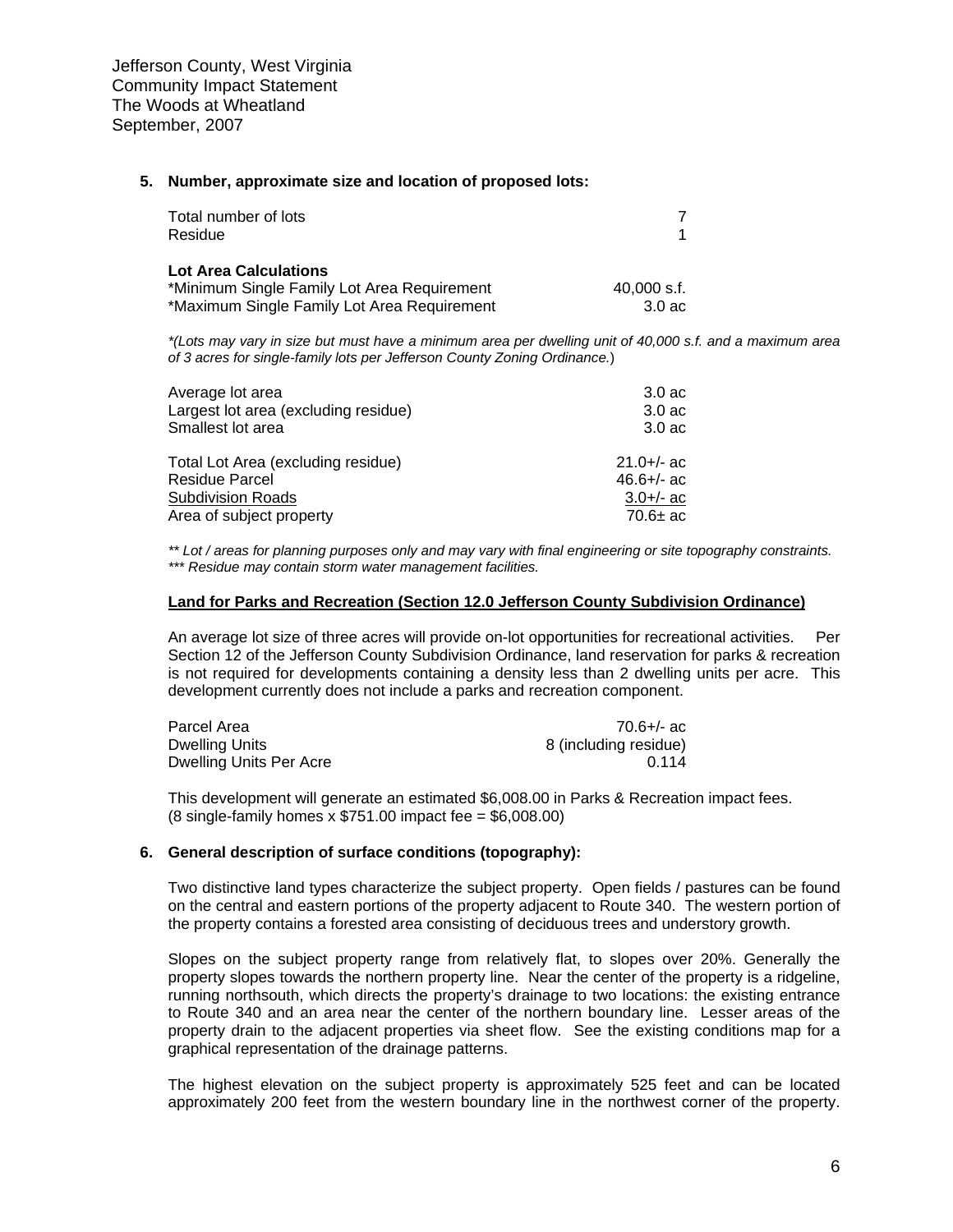The low point is at an elevation of approximately 465 feet and can be located near the property's existing entrance to Route 340.

*See Appendix A, Exhibit 7* – *Existing Conditions Map*

#### **7. Soil and drainage characteristics:**

The subject property contains the following soil types, approximate acreage and associated characteristics, which were obtained from USDA/NRCS Web Soil Survey 2.0. For a detailed description of the soils see Appendix A, Exhibit 3 – Preliminary Soils Map and Survey.

| Jefferson County, West Virginia (WV037) |                                                               |              |                |  |
|-----------------------------------------|---------------------------------------------------------------|--------------|----------------|--|
| <b>Map Unit Symbol</b>                  | <b>Map Unit Name</b>                                          | Acres in AOI | Percent of AOI |  |
| Fk                                      | Funkstown silt loam                                           | 11.6         | 16.4%          |  |
| HbB                                     | Hagerstown silt loam, 3 to 8<br>percent slopes                | 9.5          | 13.4%          |  |
| HcC                                     | Hagerstown silty clay loam, 8 to<br>15 percent slopes         | 0.7          | 1.0%           |  |
| HeB                                     | Hagerstown silt loam, 3 to 8<br>percent slopes, very rocky    | 7.5          | 10.6%          |  |
| HeC                                     | Hagerstown silt loam 8 to 15<br>percent slopes, very rocky    | 14.6         | 20.6%          |  |
| HrC                                     | Hagerstown-Rock outcrop<br>complex, 8 to 15 percent<br>slopes | 12.9         | 18.2%          |  |
| PmB                                     | Poplimento silt loam, 3 to 8<br>percent slopes                | 11.7         | 16.6%          |  |
| PmC                                     | Poplimento silt loam, 8 to 15<br>percent slopes               | 2.3          | 3.3%           |  |
| Totals for Area of Interest (AOI)       |                                                               | 70.8         | 100.0%         |  |

It is important to note that the soils survey consists of general assumptions for large soil areas in Jefferson County and should not be used to replace on-site geotechnical and soils testing. The Developer will be responsible to ensure that appropriate testing occurs during the construction process.

#### Drainage

The property drains to Bullskin Run, which then feeds into the Shenandoah River. A ridgeline running north south divides the property near the edge of the existing vegetation at the center of the property. Land east of the drainage divide enters Bullskin Run approximately 50 feet north of the subject property. Land west of the drainage divide enters Bullskin Run approximately 1,400 feet north of the subject property.

*See Appendix A, Exhibit 3* **–** *Preliminary Soils Map and Survey See Appendix A, Exhibit 7* – *Existing Conditions Map*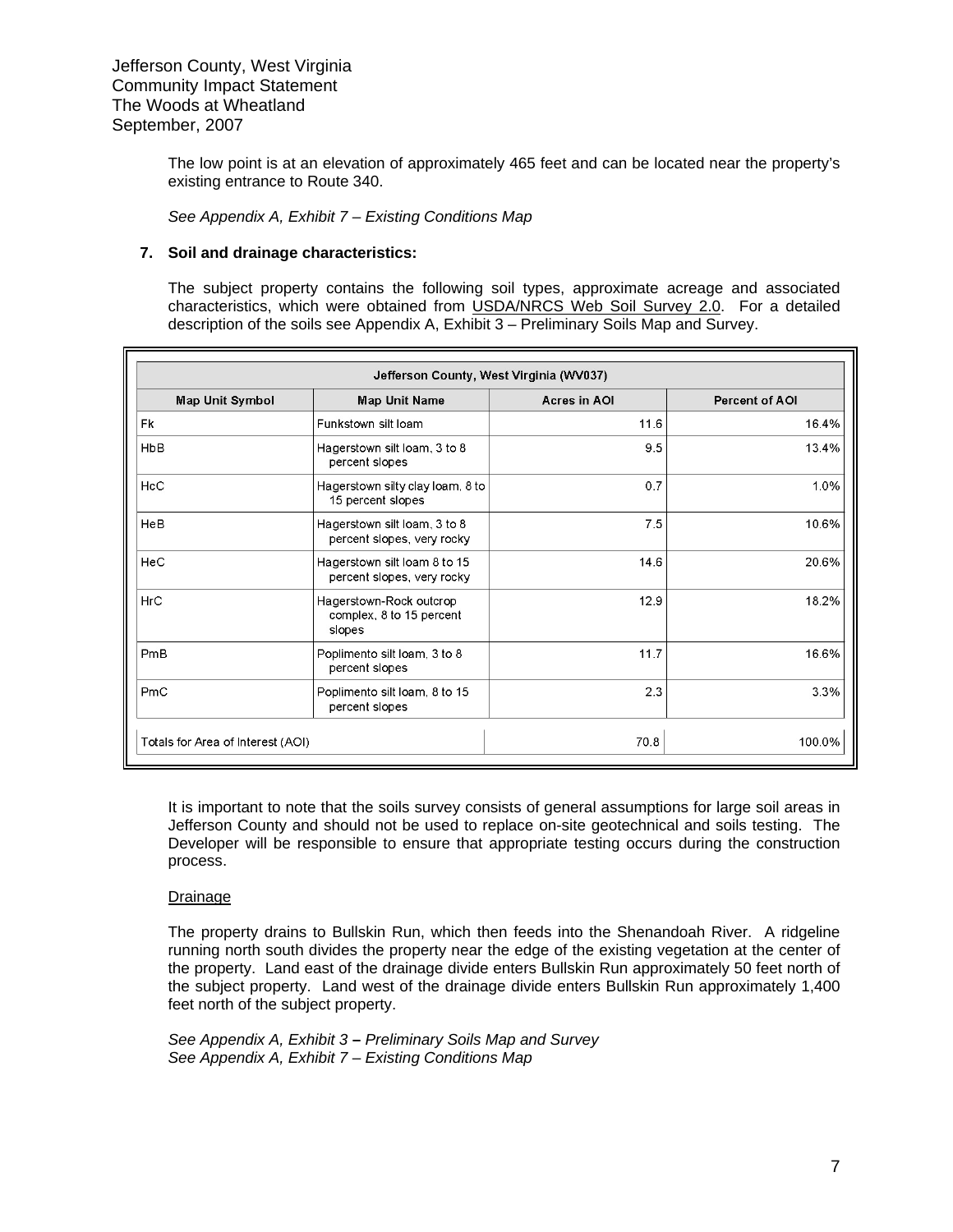#### **8. Existing natural features including vegetative cover, water bodies, quarries and rock outcroppings:**

Vegetative cover on the subject property includes open agricultural lands and forested areas. The forested areas are located on the western portion of the property adjacent to the Norfolk & Western Railroad. The open fields are located in the eastern portion of the property adjacent to Route 340. The designated use within these areas meets the requirements of a cluster development through placing the existing farmlands in the residue parcel for preservation and locating the residential lots on land containing not utilized for farming.

There are no known water bodies located on the subject property.

There are no known quarries located on the subject property.

There are isolated areas containing rock outcroppings found throughout the subject property. Site reconnaissance revealed rock outcroppings within the farmland area, with no rock outcroppings observed in the forested area planned for development. It is possible that outcroppings occur within densely vegetated areas in which the residential lots will be located. Major rock outcroppings as readily identifiable through aerial topography will be shown on the Preliminary Plat for areas in which lots or other improvements are proposed.

*See Appendix A, Exhibit 7 – Existing Conditions Map* 

#### **9. General location and description of existing structures:**

Numerous barns, sheds and fences associated with the current farm use exist on the property. The two primary structures are described below.

A wood frame barn containing a stone foundation is located approximately 800' from Route 340 and approximately 175' from the northern boundary. This structure has a building footprint of +/- 3,600 square feet and is in fair condition.

A metal structure containing a building footprint of approximately 5,000 square feet can be located approximately 1,100 feet from Route 340 and 250' from the northern boundary. This structure appears in good condition.

All structures are intended to be used for continued farm use. See the existing conditions map for the approximate locations of all known structures within the subject property.

*See Appendix A, Exhibit 7* **–** *Existing Conditions Map* 

#### **10. General location and description of existing easements or rights-of-way:**

A 40' access easement exists on the subject property, which provides access from Route 340 to the adjacent Parcels 16.3, 16.4 & 16.5. Access to the adjacent properties will remain and, pending final engineering & Jefferson County and WVDOH approval, may become a right-of-way. Further, this easement may be altered, abandoned or moved to meet Jefferson County and/or WVDOH criteria for road design, but access shall continue to be provided during and after the construction process.

#### **11. Existing covenants and restrictions on the land:**

Research of past deeds found no known covenants or restrictions for the subject property.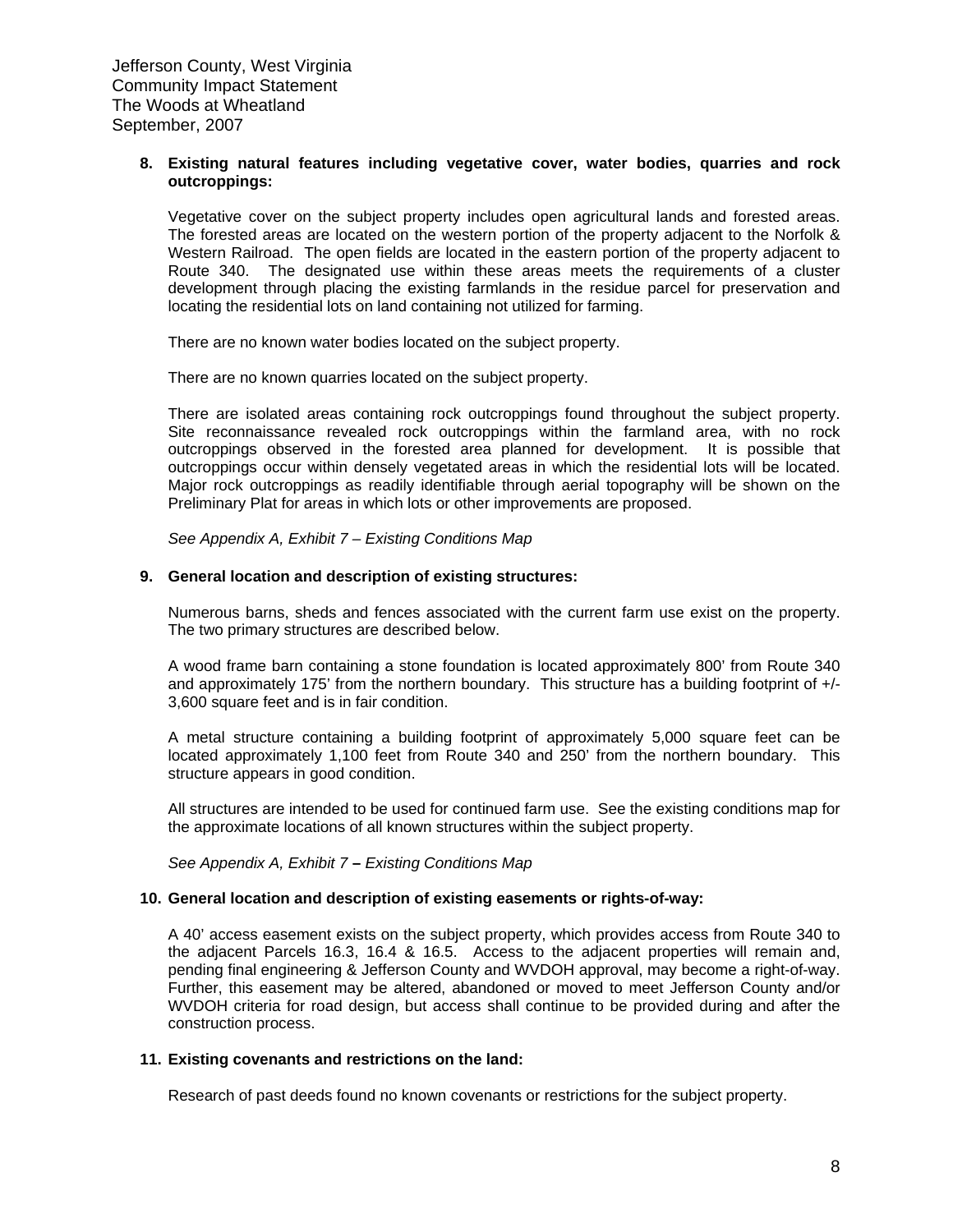#### **12. Approximate size, location and purpose of areas to be dedicated:**

| Interior right-of-way dedication | $+/-$ 3 acres    |
|----------------------------------|------------------|
| Residue parcel                   | $+/- 46.6$ acres |
| Single family Lots               | 21 acres         |

*\* Lot / areas for planning purposes only and may vary with final engineering or site topography constraints. \*\* Residue may contain storm water management facilities.*

*See Appendix A, Exhibit 8 CIS Sketch Plat* 

#### **13. Intended improvements:**

Land not included in residential lots and the residue parcel will be used for interior roadways. A brief description of the proposed improvements is as follows:

Roads – Roads will be constructed in accordance with Section 8.2 of the Jefferson County Subdivision Ordinance and will be subject to WVDOH & Jefferson County approval.

Stormwater Management – will be implemented as required by the Jefferson County Subdivision Ordinance or as approved by the Jefferson County Department of Planning, Zoning & Engineering. Storm water management may be located within an easement on the residue parcel.

Improvements will also include those associated with the construction of utilities (including well, drainfield, power, telephone), single-family homes and other improvements required by the Jefferson County Ordinance.

#### **14. Intended land use:**

The property will be a rural cluster development consisting of 7 single-family lots and 1 residue. One house may be located on each residential lot and residue. Houses will generally be one or two story homes with basements and garages.

#### **15. Earthwork that will alter topography:**

Earthwork for the project will include construction of roads, utilities, stormwater management facilities and grading associated with the construction of single-family homes. Additional alteration may occur to provide for the optimization of individual lots and the collection of suitable on site fill material for the construction of the associated improvements. Erosion and sediment control measures will be constructed for all areas disturbed during the construction process as required by the Jefferson County Subdivision Ordinance. Grading for the subject property may include the need for offsite fill material or the disposal of excess cut from the subject property.

Up to 45% of the site may be altered during site construction. This estimate is subject to modification with final engineering.

#### **16. Proposed covenants and restrictions:**

*See Appendix C, Exhibit 1 Draft Declaration of Covenants and Restrictions*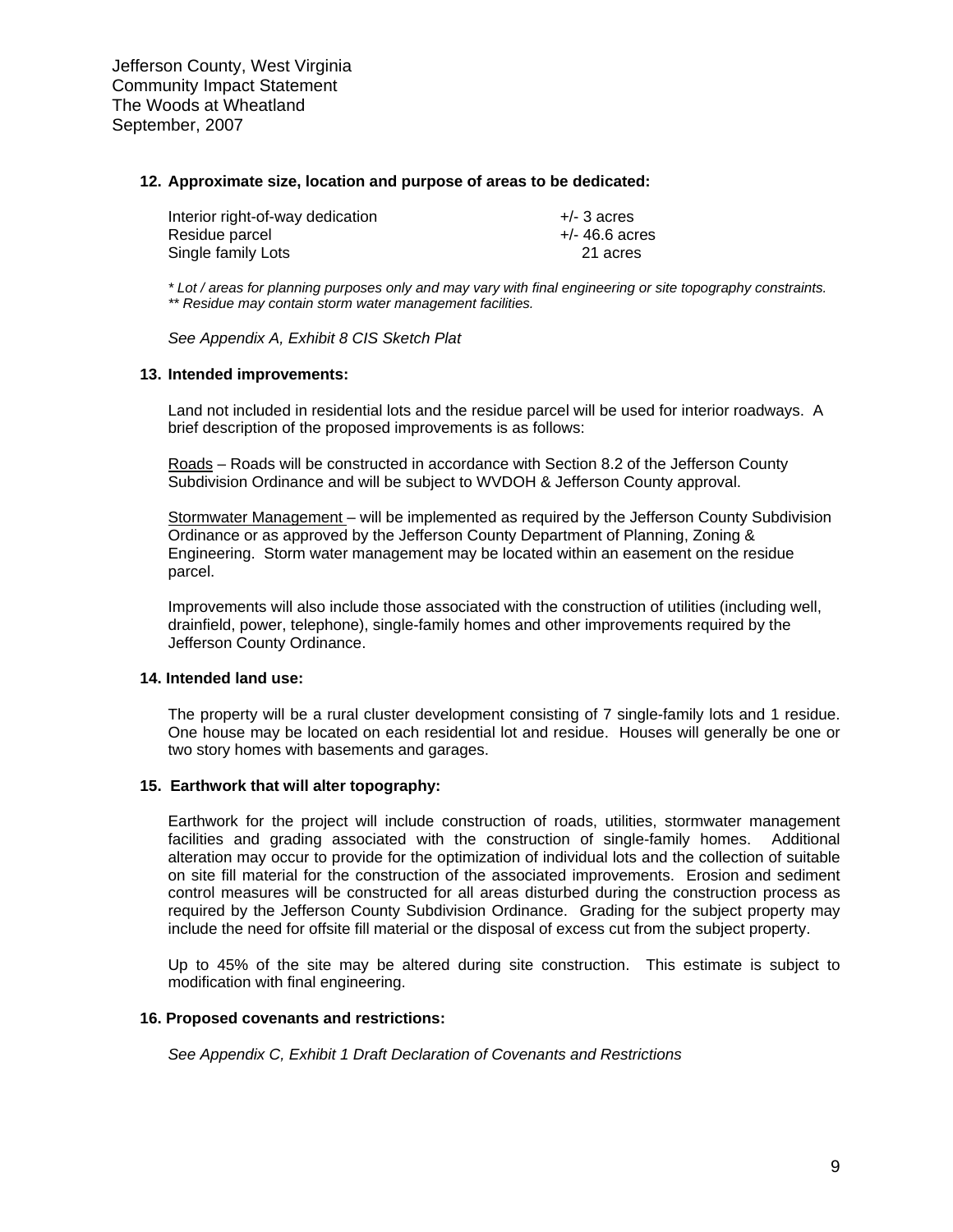#### **17. Tentative schedule:**

Preliminary plat design will commence following approval of the CIS. It is anticipated that the preliminary plat will be completed and approved by Staff and the Planning Commission in 2007 or early 2008. Final Plat will follow.

Lots should be ready for home construction in 2008.

 $2008 - 4$  lots 2009 – 3 lots

This schedule reflects an approximate rate of development. The proposed schedule may vary.

#### **18. Market surveys and feasibility studies:**

The current Jefferson County housing market is in a transitional period from the soaring residential market of recent years. Today's market requires that developers provide unique communities, which target specific niches or have increased curb appeal. The Woods at Wheatland accomplishes this through emphasizing existing natural features such as rural views of the preserved farmland and the existing vegetation. The target of this community would be the homeowner who does not want to live in large subdivisions in preference of larger lots and separation from the surrounding towns and cities. The access to Route 340 would provide future residents a quick and direct link to the cities of Charles Town, Ranson, Berryville and beyond. It is expected that homes within The Woods at Wheatland will be highly sought for their natural & rural appeal combined with its proximity to larger markets.

Attached you will find the 2007 West Virginia County Data Profiles by the Bureau of Economic Analysis and the Real Estate Trend Indicator & Zip Code Statistics by the Metropolitan Regional Information Systems, Inc. (MRIS), which explores the Jefferson County market. Statistics provided by MRIS include year to date (2007) and August (2007) statistics, which represent the most current statistics provided by this agency at the submission of this document.

*See Appendix C, Exhibit 4 – 2007 WV County Data Profiles See Appendix C, Exhibit 5 – Metropolitan Regional Information Systems, Inc. (MRIS)*

#### **19. Anticipated project costs:**

Anticipated cost of preparing the land to the point of housing construction is approximately \$250,000.

#### **20. Anticipated funding sources:**

Private sources will be used for project funding.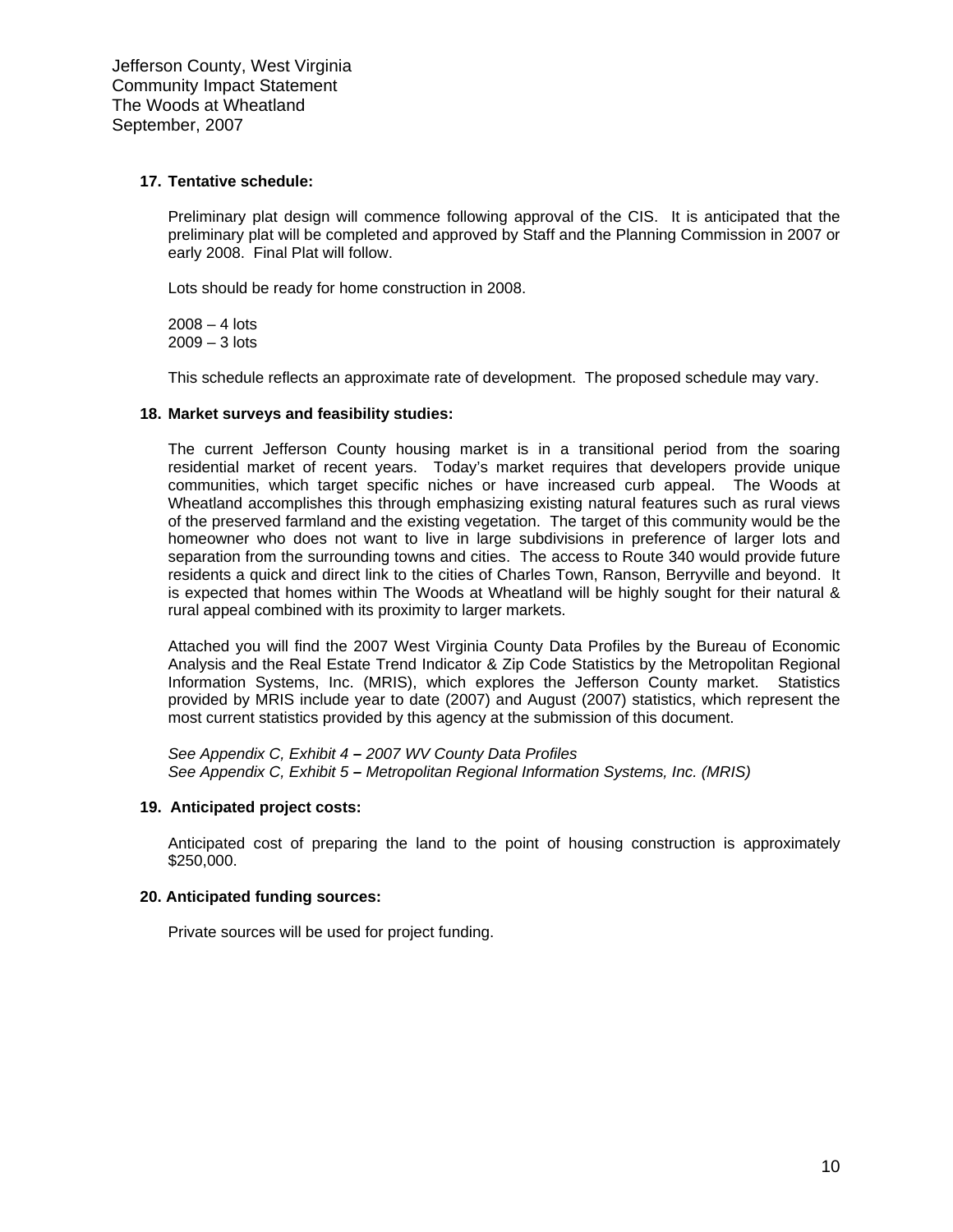#### **21. Impact Fee Summary:**

| Type of Dwelling:    | <b>Single Family Detached</b> |
|----------------------|-------------------------------|
| Tax District:        | Kabletown (06)                |
| Number of Dwellings: | 8 (including residue)         |

|                                | Impact Fee   |   | # of Units          |     | Impact Fees for |
|--------------------------------|--------------|---|---------------------|-----|-----------------|
|                                | Per Dwelling |   | (including residue) |     | Development     |
| School Impact Fee:             | \$10,655.00  | x | 8                   | $=$ | \$85,240.00     |
| Law Enforcement Impact Fee:    | \$135.00     | x | 8                   | $=$ | \$1,080.00      |
| Parks & Recreation Impact Fee: | \$751.00     | x | 8                   | $=$ | \$6,008.00      |
| Fire & EMS Impact Fee:         | \$603.00     | x | 8                   | $=$ | \$4,824.00      |
| <b>Total Impact Fees</b>       | \$12.144.00  | x | 8                   | $=$ | \$97,152.00     |

 \*Impact fee calculations were generated during August of 2007. Impact fees will be updated to reflect fee requirements at time of payment.

#### **Physical, Social and Economic Impacts**

#### **1. Earthwork: Will project strip entire site? Will blasting be extensive? Will the project be a borrow or a waste job? Will drainage be affected? Will terrain be altered?**

Stripping – Any stripping proposed within this subdivision will be completed as an initial step in the construction process to remove and stockpile topsoil and will be conducted under a approved NPDES permit. Topsoil generally has too high of an organic content to be used for structural fill and needs to be removed from all areas scheduled for construction. Topsoil stockpiles will be respread or used to create berms later in the construction process. Up to 45% of the site may be stripped. Stripping of topsoil will generally not occur outside of those areas being graded as part of the construction and home building program.

Blasting – Soils descriptions for the subject property indicate shallow depth to bedrock in isolated areas of the subject property. Although the development will be designed to reduce blasting, some blasting may be required for the construction of foundations, roads and underground utilities. Blasting operations will be carefully monitored and undertaken in accordance with the National Fire Protection Association's (NFPA) Manual 495: Explosive Materials Code 2006, as regulated by the State Fire Marshall's Office. As needed, neighbors to the proposed subdivision will be notified prior to blasting.

Borrow or Waste – The design intent is to balance the site to the extent practical. An average lot size of 3 acres will reduce the impact on the site and will allow for increased flexibility in house sitings and road locations, thus providing greater versatility in balancing the cut and fill of the site. Although it is not anticipated, upon final engineering it is possible that either excess cut will be generated for disposal on or offsite, or additional fill will be required on site.

Drainage – The property drains to Bullskin Run, which then feeds into the Shenandoah River. A ridgeline running north south divides the property near the edge of the forested area at the center of the property. Land east of the drainage divide exits the property adjacent to the existing entrance to Route 340 and enters Bullskin Run approximately 50 feet north of the subject property. Land west of the drainage divide exits the property on the northern boundary line and enters Bullskin Run approximately 1,400 feet north of the subject property. The proposed development will have minimal impact on the existing offsite drainage patterns.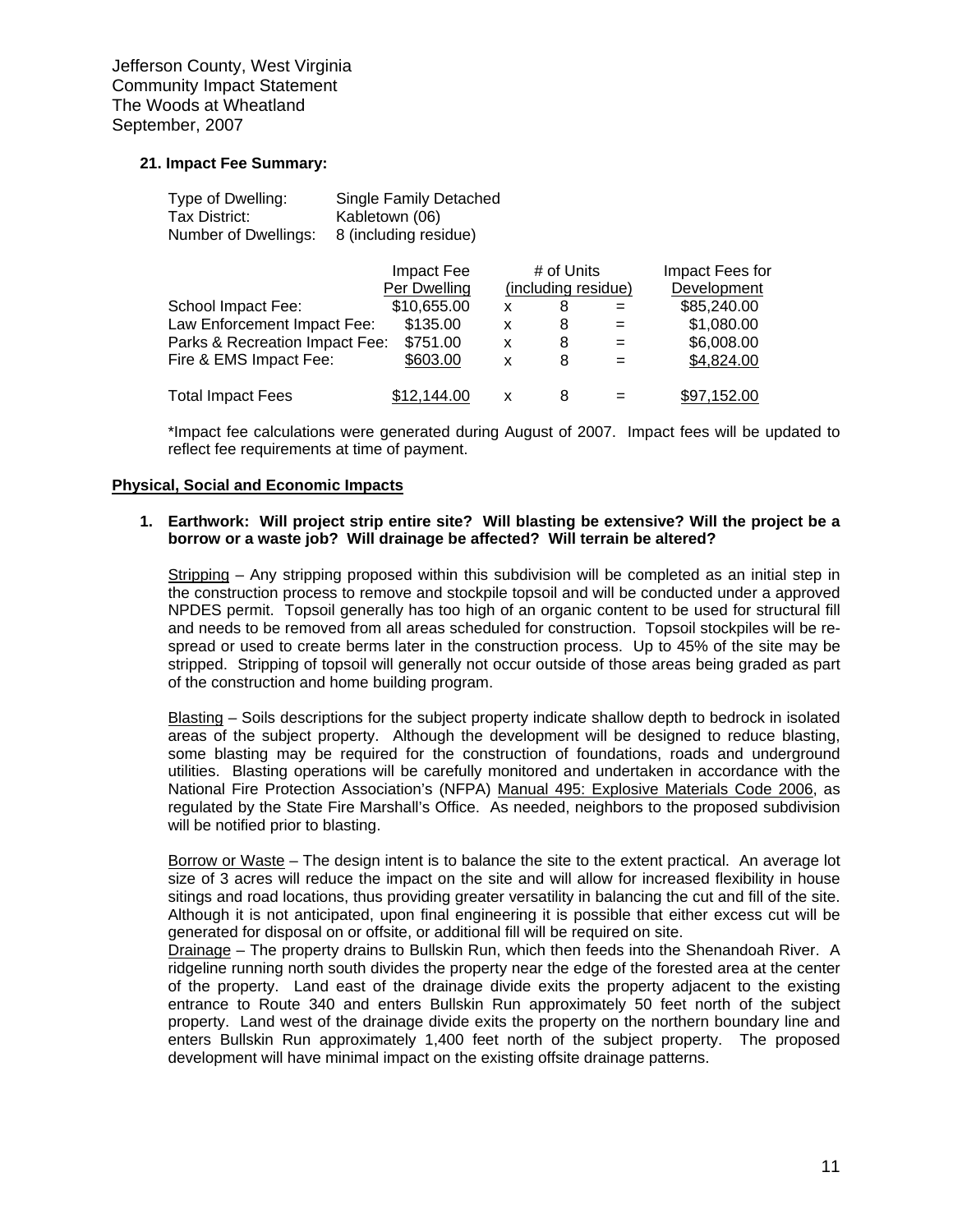Terrain Alterations –During the preliminary plat stage, the road and lot grading for the proposed subdivision will be designed to reduce the impact on the existing site terrain. Although some terrain alteration will occur, the roads will follow the existing topography, as design requirements permit, to minimize these changes.

#### **2. Conversion of farmland to urban uses:**

The majority of the farmland on the subject property will be preserved on the +/-46.6 acre residue parcel. Development of the cluster subdivision's entry road will remove portions of the land that are now used for grazing from the agricultural landbase in Jefferson County. This loss is substantially offset by the preservation achieved on the residue parcel, which will no longer be eligible for subdivision under the current regulations. The proposed residential lots will primarily be located in the forested area of the subject property that contains no recent history of farming use.

#### **3. Wildlife populations and DNR endangered species check:**

Approximately 47 acres of the subject property has been cleared for farming use. The remaining land consists of a deciduous forest that provides shelter and habitat for common species.

Wildlife typically found in Jefferson County which include raccoons, opossums, foxes, white tail deer, groundhogs, skunks, squirrels and other species are potentially found on the subject property. These species are not endangered and have readily adapted to the presence of human development. It is likely that portions of the wildlife found on the property may be displaced during the construction process.

Attached to this report is a letter from the West Virginia Department of Natural Resources (DNR). This letter states, "We have no known records of any RTE (rare, threatened or endangered) species or sensitive habitats within the project area. "

 *See Appendix D, Exhibit 4 – Division of Natural Resources Letter* 

**4. Groundwater and surface water resources: Number of reported water contamination problems within 1,000 feet, major surface water sensitive areas, i.e. wetlands, marshes and existing ponds within one mile of the site. Describe the storm water management concept:** 

A letter from the Jefferson County Health Department verified that 4 wells found within 1,000' of the subject property were tested for bacteriological contamination and "all tested absent for bacteria at the time".

A review of the FEMA Flood Insurance Rate Map, Panel Number 540065 0065 B effective date October 15, 1980 indicates that portions of the subject property are located within the 100-year floodplain. Portions of the property identified within the 100-year floodplain are confined to areas directly surrounding the existing entrance to Route 340. The existing road within this floodplain may be upgraded to provide access to the proposed residential units located near the rear of the property. No residential lots are planned within the 100-year floodplain. The existing and proposed entry to the property is located in the FEMA 100-year floodplain. Upon final engineering and potential floodplain study, the entry road may be relocated to avoid the existing FEMA floodplain.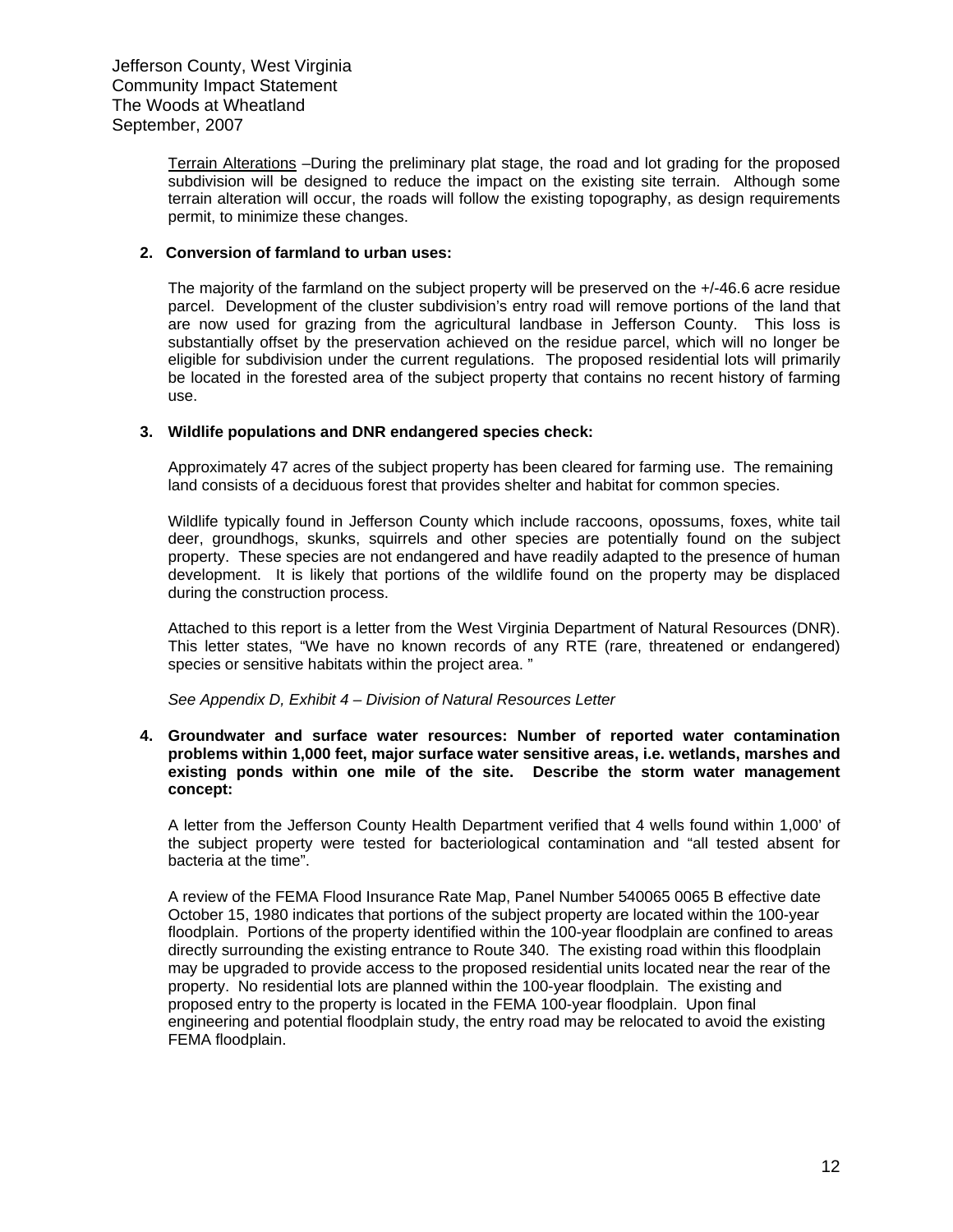The National Wetlands Inventory Map identified no known ponds, wetlands or marshes on the subject property. Exhibit 6 of Appendix A, have been attached to this report identifying surface waters and wetlands in the vicinity of the subject property.

Stormwater management will be in accordance with section 8.2.c of the Jefferson County Subdivision Ordinance. If practical, and supported by staff, the Applicant may seek cooperation from Jefferson County engineering staff to utilize low impact design techniques for stormwater management. Low impact design techniques may include, but are not limited to, water quality control measures such as bio-retention areas, infiltration trenches and grass swales. These facilities will be designed during the preparation of the preliminary plat and may be located on the residue parcel.

*See Appendix D, Exhibit 1 – Jefferson County Health Department Letter See Appendix A, Exhibit 4 – FEMA Floodplain Map See Appendix A, Exhibit 5 – National Wetlands Inventory Map See Appendix A, Exhibit 6 – Surface Water Resource Map* 

#### **5. Compatibility of the project with the surrounding area in the terms of land use and visual appearance:**

*Adjacent Uses - The subject property is adjacent to:*

North: Single-Family Homes & Agricultural.

West: Norfolk & Western Railroad & Agricultural.

East: Berryville Pike / Route 340, Single-Family Homes & Agricultural.

South: Single-Family Homes & Agricultural.

The proposed development is compatible with the surrounding area in lot size and use. The development will contain lots up to 3 acres which are similar to the larger lots found within the area.

The surrounding area primarily consists of farming and single-family uses. This development is compatible through both the proposed single-family use and maintaining the existing farmland in the +46 acre residue.

The proposed lots will be located on the western portion of the property, which currently contains woodlands. A three-acre lot size will provide for flexibility in earthwork, which will aide in preserving portions of the existing vegetation. This preserved vegetation will allow for a screen that will protect the existing view shed from Route 340 and adjacent parcels. Furthermore, greater than a thousand feet will separate the proposed residential lots from Route 340, which will preserve the existing viewshed.

Existing Roadway Network - Traffic will enter the proposed residential subdivision via an entrance on Route 340. Currently a 40' access easement exists and is located adjacent to the northern boundary of the subject property. This access easement may be modified or moved due to engineering constraints or to meet Jefferson County and WVDOH requirements. Access will be provided to the adjacent parcels during and after the construction process.

The Highway Problem Areas map found in the Jefferson County Comprehensive Plan identifies no highway problem areas within one mile of the subject property. An "Unmarked Curve" is identified just over a mile away on Meyerstown Road. The Woods at Wheatland subdivision should have minimal impact on this road.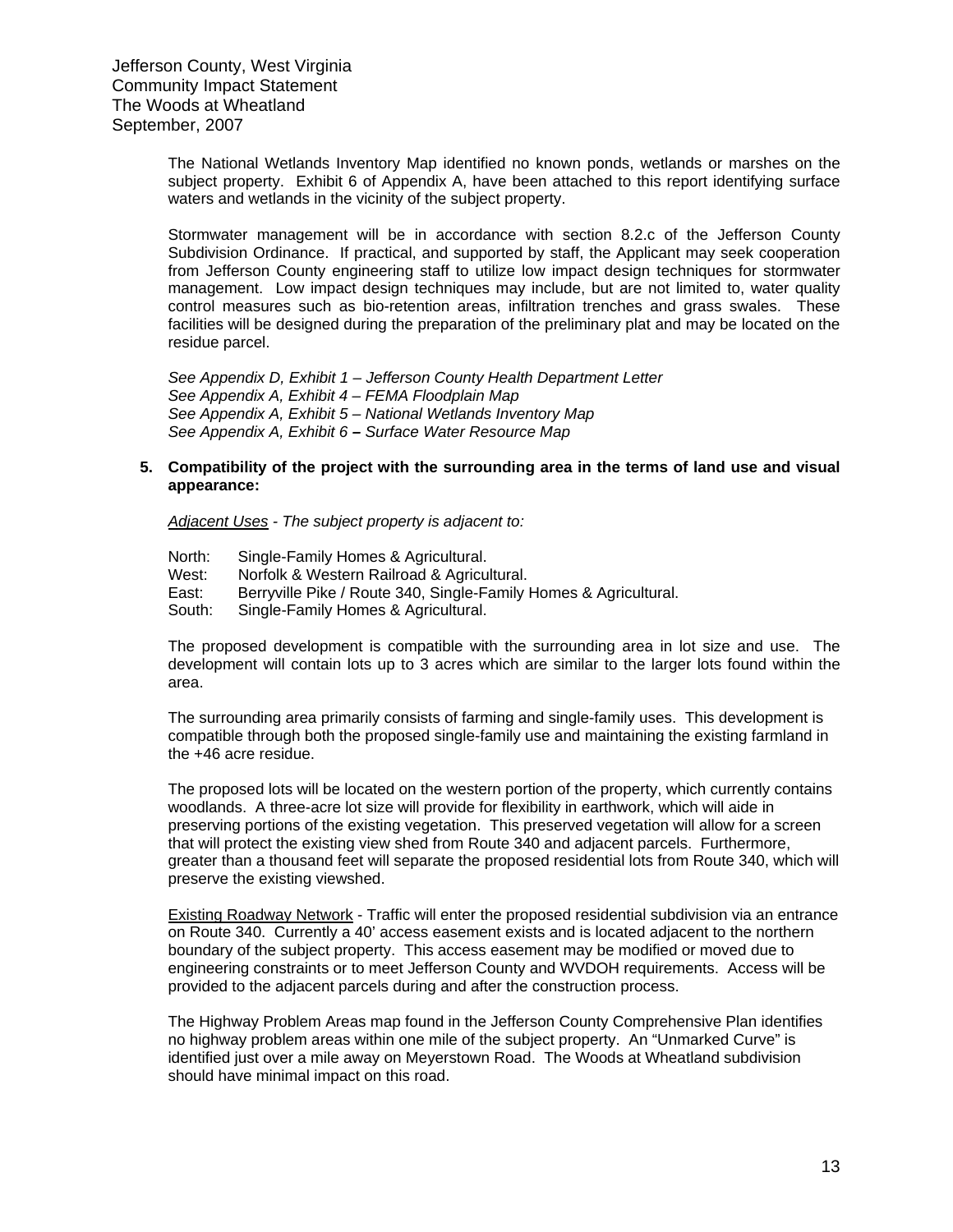The property benefits from direct access to a primary state road. Route 340 will provide a direct link between The Woods at Wheatland's future residents and the commercial amenities associated with Charles Town, Berryville and surrounding areas.

#### **6. Impact on sensitive natural areas such as sinkholes, water recharge areas, stream and riverbanks, hillsides, forests, wetlands, and water bodies will be described. A sinkhole inventory check has been requested and obtained from the local office of the Natural Resource Conservation Service. The applicant will describe the condition of channel and banks of streams on property or within 500 feet of discharge point from property:**

Sinkholes - The Natural Resource Conservation Service, the Jefferson County Comprehensive Plan and a field investigation revealed no known sinkholes within the subject property. If karst features or sinkholes are found during the engineering process, the developer will be advised to engage a geotechnical professional to conduct field reconnaissance. Additional studies such as resistivity testing may occur if recommended by the geotechnical professional.

Water Recharge Areas – Groundwater recharge on the subject property occurs through the percolation of runoff water through the residual soils and into the fractures within the underlying geology. The proposed development will consist of single-family homes with an average lot area of 3 acres. The developments impact on the regions ability to recharge groundwater resources will be minimal with the implementation of low-density design (approximately 0.114 dwelling units per acre), which will minimize the developments area of impermeable surfaces.

Streams and Riverbanks - per USGS mapping and verified through visual inspection. there are no known streams on the subject property.

Hillsides – The subject property is not within 1,000' of the Potomac or Shenandoah River and is therefore not subject to hillside regulations.

Forests – the property contains a forested area of +20 acres located in the western portion of the property adjacent to the Norfolk & Western Railroad. This portion of the property consists primarily of deciduous vegetation indigenous to the area. The proposed residential lots will be located within this area to preserve the existing farmland, protect the view of the property from Route 340 and to provide a highly desirable community. It is expected that portions of the forested area will be cleared for roads, home construction and drainfields as determined with final engineering. It is in the best interest of the community, both financially and aesthetically, to preserve the established vegetation, to the point feasible, in an effort to create a unique and highly desirable wooded community.

See Appendix A, Exhibit 2 *– Aerial Photo*

Wetlands – the National Wetland Inventory map shows no known wetlands located on the subject property.

Water Bodies – per USGS mapping and as verified through visual inspection, there are no known water bodies on the subject property.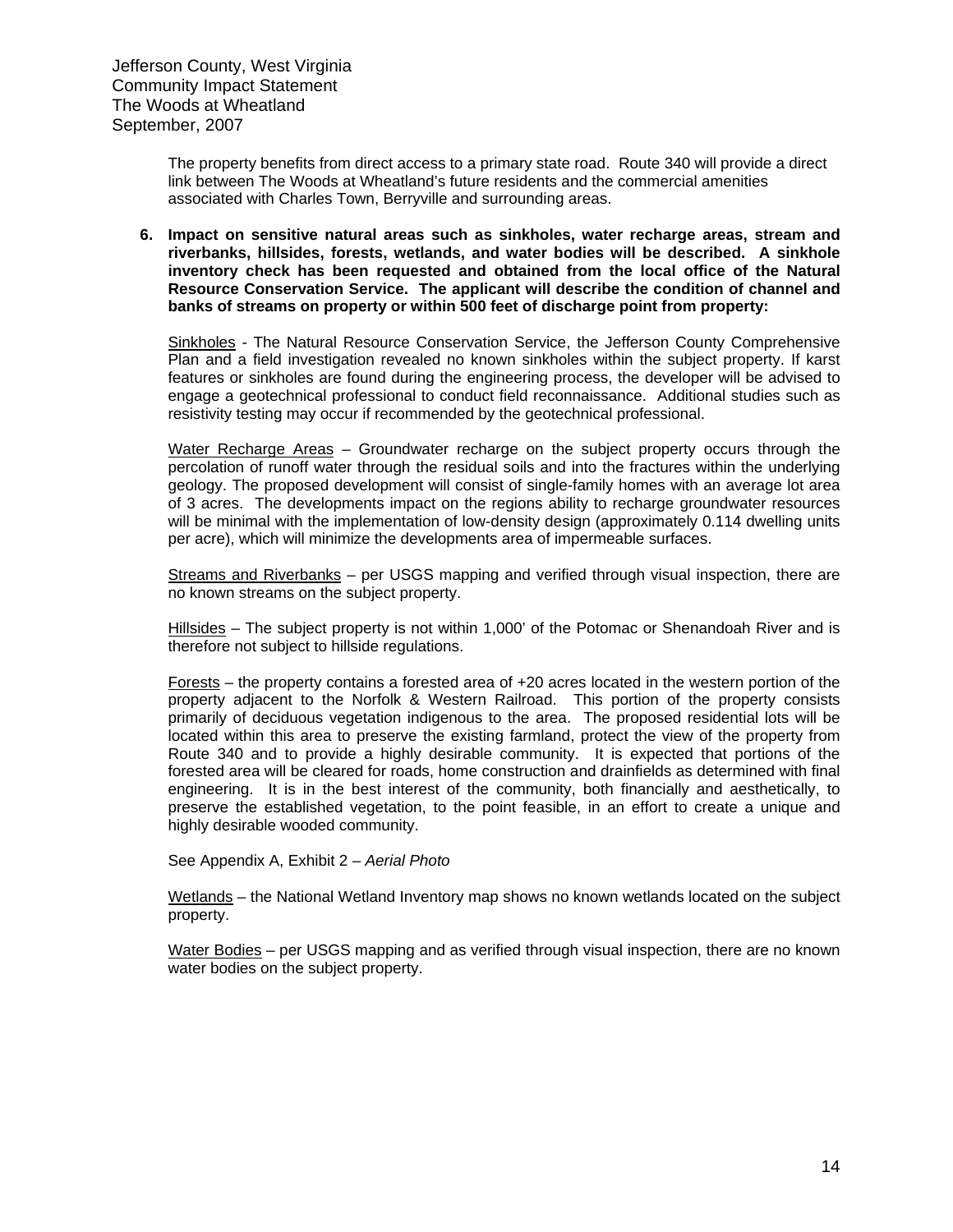Channel and Banks of Streams – Bullskin Run is located approximately 50' north of the subject property adjacent to Route 340. As determined by final engineering, a storm water management facility may be located near the entrance of the proposed development to treat portions of the subdivisions surface water runoff, which may drain to the aforementioned stream. The banks of Bullskin Run within 500' of the potential outfall appear fully vegetated and stable. This runoff from this subdivision should have minimal effect the aforementioned stream bank.

*See Appendix D, Exhibit 3 – National Resource Conservation Letter See Appendix A, Exhibit 5 – National Wetlands Inventory Map See Appendix A, Exhibit 6 – Surface Water Resource Map* 

#### **7. Demand for schools and educational facilities:**

The estimated number of students that will be generated by the development using both the figures from the 2000 U.S. Census and the Jefferson County Public School Standards have been provided as follows.

#### 2000 U.S. Census

Students Per Household Total Students

8 units 0.55 6 and 0.55 5 students (rounded up)

#### Jefferson County Public School Standards

The Jefferson County School Impact report identifies an average number of students per household and does not break the numbers down into school age categories. The figure used is 0.644 children per household.

| Students Per Household | Total Students (rounded up) |  |
|------------------------|-----------------------------|--|
|                        |                             |  |

8 units 0.644 6 students (rounded up)

The closest schools to the site that students would attend are listed below and enrollment figures are taken from "State of the Schools Report" Jefferson County 2005:

- South Jefferson Elementary School (+/-2.9 miles), current student enrollment of 481 and a total capacity 399.
- Charles Town Middle School (+/-4.4 miles), current student enrollment of 875 and a total capacity 742.
- \*Jefferson HS  $9^{th}$  Grade Complex (+/-9.8 miles), current student enrollment of 655 and a total capacity 600.
- \*Jefferson High School (+/-9.8 miles), current student enrollment 1646 and a total capacity 1349.

\*A new High School is currently under construction in Jefferson County, with an approximate completion date of 2008. Once complete the Jefferson County  $9<sup>th</sup>$  grade complex will become a middle school. A reduction in enrollment for Jefferson High School and Jefferson Middle Schools will occur with the new High School's opening.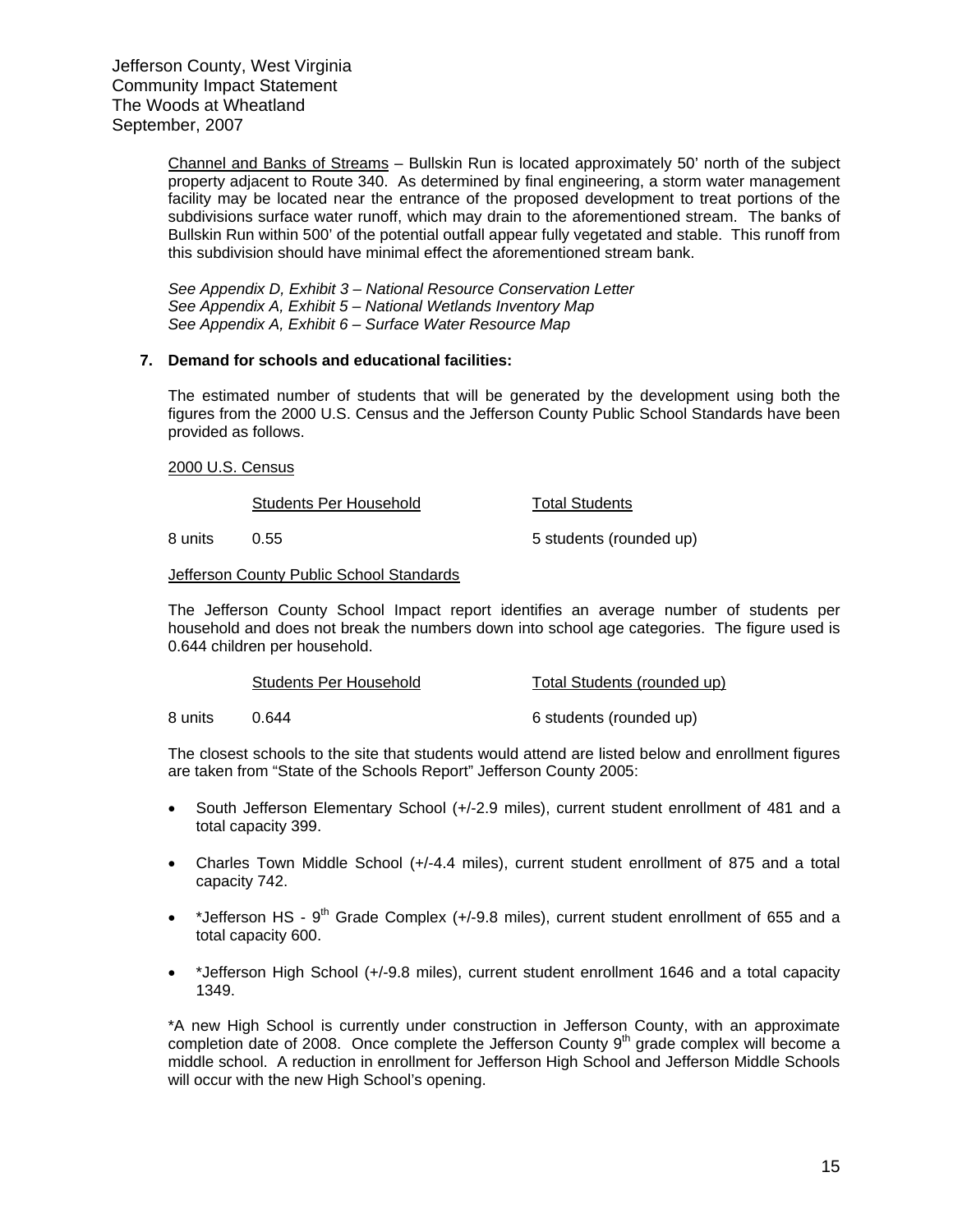This development will generate an estimated \$85,240.00 in School impact fees. (8 single-family homes x  $$10,655.00$  impact fee =  $$85,240.00$ )

*See Appendix C, Exhibit 3 – 2000 Census Data* 

#### **8. Traffic:**

The West Virginia Department of Transportation has provided the following traffic counts (2005) for State Roads located within Jefferson County, WV that are within the vicinity of the subject property.

- Route 340 north of the intersection with Wheatland Rd. (Rte 340/2) 14,400 VPD
- Wheatland Rd. (Rte 340/2) prior to intersection with Route 340 300 VPD
- Route 340 north of Virginia state line 13,100 VPD
- Withers Larue Rd (Rt. 19) prior to intersection with Route 340 600 VPD
- Meyerstown Rd (Rte. 21) prior to intersection with Route 340 400 VPD
- Smith Rd (Rte. 38) prior to intersection with Route 340 200 VPD

Daily trips generated by the proposed development are as follows: 8 Dwelling Units (including residue) x 8\* ADT = 64 ADT

Peak hour trips generated by the proposed development are as follows: 8 Dwelling Units (including residue) x 0.8\* ADT = 6.4 Average Peak Hour Trips

\*Daily & peak hour trip generation based on figures provided in Article 7 of the Jefferson County Subdivision Ordinance.

The nearest key intersection to the subject property is Route 340 (Berryville Pike) and Route 340/18 (Augustine Avenue). This intersection is located approximately 2 miles north of the subject property.

#### Highway Problem Areas

A review of the Jefferson County, WV Highway Problem Areas Map in the 2004 Jefferson County Comprehensive Plan has identified no problem areas within a one-mile radius of the subject property. An "Unmarked Curve" is identified just over a mile away on Meyerstown Road. The Woods at Wheatland subdivision should have minimal impact on Meyerstown road.

*See Appendix B, Exhibit 5 – Highway Problem Areas* 

#### **9. Demographic impact:**

2000 Census data indicates the average dwelling unit occupancy is approximately 2.57 people.

Eight (8) lots (including residue)  $x$  2.57 people = 21 people (rounded up)

*See Appendix C, Exhibit 3 – 2000 Census Data*

#### **10. Health and Emergency Medical Services:**

The nearest center for medical and emergency services is located in Ranson on 5<sup>th</sup> Avenue at the Jefferson Memorial Hospital. This facility is located approximately 5 miles from the subject property.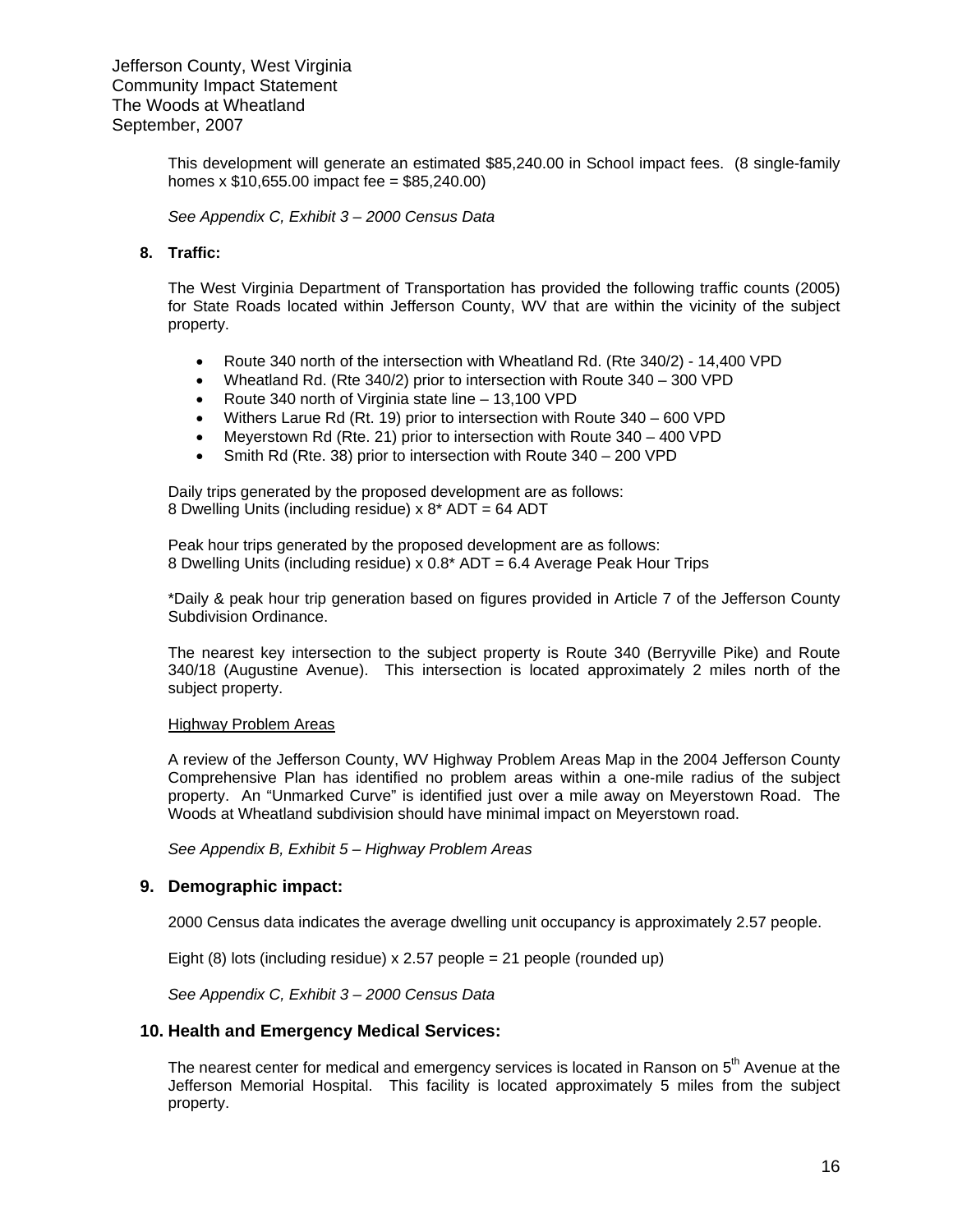The Independent Fire Company No. 1, Inc., has been contacted regarding the subject property to provide primary response for EMS services. This Department is located approximately 4.8 miles from the subject property. The Jefferson County Ambulance Authority was contacted and verified that the Independent Fire Company is the primary provider and will be supplemented by the Emergency Medical Technicians from the Ambulance Authority.

The Enders Fire Company (Clarke County Company 1) has been contacted regarding the subject property to provide secondary response for EMS services.

This development will generate an estimated \$4,824.00 in Fire & EMS impact fees. (8 singlefamily homes x  $$603.00$  impact fee =  $$4,824.00$ )

*See Appendix D, Exhibit 5 – Hospital Letter of Service See Appendix D, Exhibit 6 – Jefferson County Ambulance Authority Letter of Service See Appendix D, Exhibit 7 – Primary EMS & Secondary Fire Letter of Service See Appendix D, Exhibit 8 – Secondary EMS Letter of Service* 

#### **11. Fire Protection:**

Citizens Fire Company No. 2, Inc., has been contacted regarding the subject property to provide primary response for fire protection. This Department is located approximately 4.4 miles from the subject property.

The Independent Fire Company No. 1, Inc., has been contacted regarding the subject property to provide secondary response for fire protection. This Department is located approximately 4.8 miles from the subject property.

This development will generate an estimated \$4,824.00 in Fire & EMS impact fees. (8 singlefamily homes x  $$603.00$  impact fee =  $$4,824.00$ )

*See Appendix D, Exhibit 9 – Primary Fire Letter of Service See Appendix D, Exhibit 7 – Primary EMS & Secondary Fire Letter of Service* 

#### **12. Police Protection:**

The primary law enforcement agencies for the subject property will be the West Virginia State Police and the Jefferson County Sheriff's Department. Letters to the aforementioned agencies have been sent and the agencies have verified their willingness to serve the subject property.

This development will generate an estimated \$1,040.00 in Law Enforcement impact fees. (8 single-family homes  $x$  \$135.00 impact fee = \$1,040.00)

*See Appendix D, Exhibit 10 – Jefferson County Sheriff Letter of Service See Appendix D, Exhibit 11 – WV State Police Protection Letter of Service* 

#### **13. Trash removal:**

Apple Valley Waste Services have indicated that they are willing to provide waste removal services for the subject property and currently have the capacity to do so.

*See Appendix D, Exhibit 13 – Apple Valley Waste Letter of Service*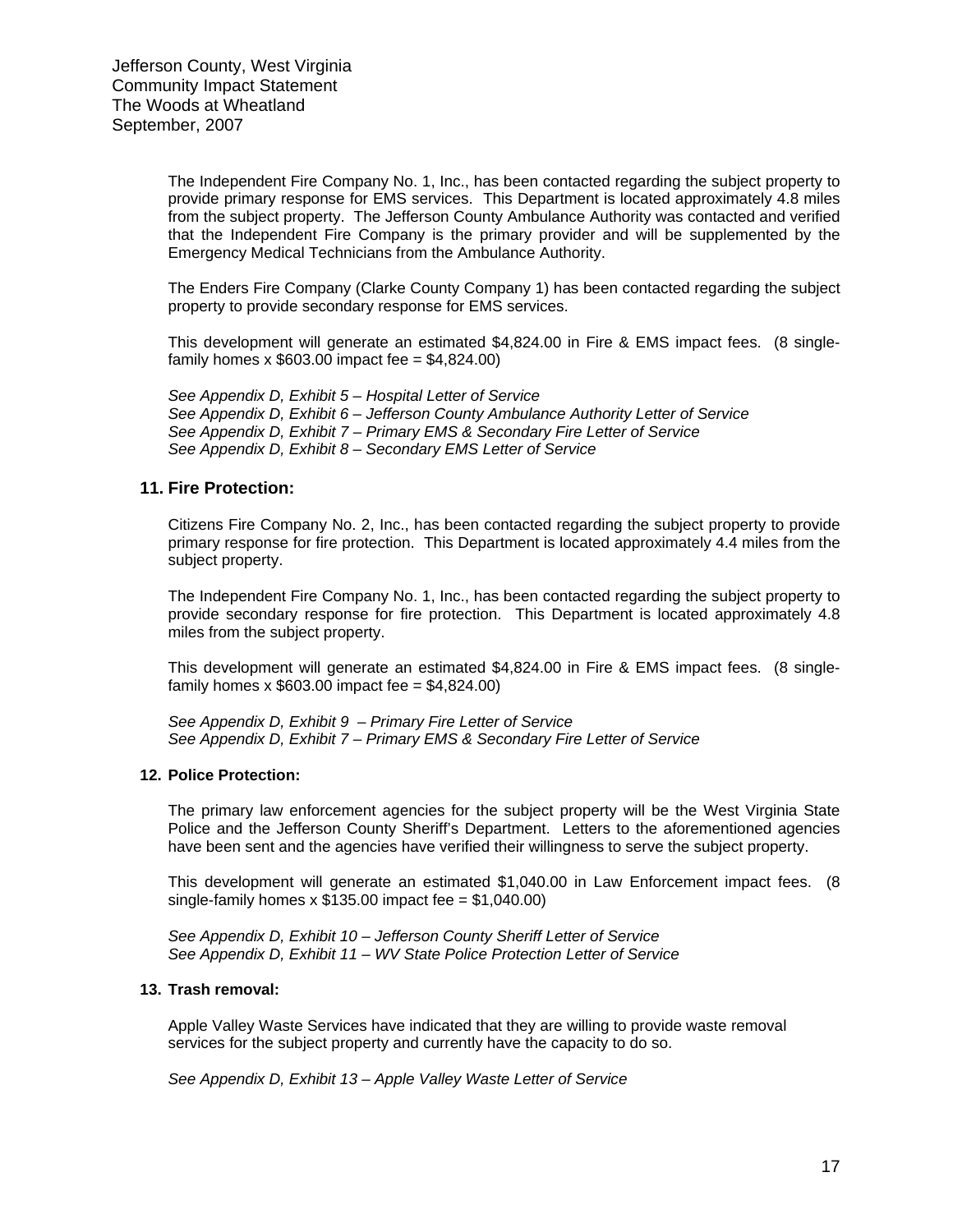#### **14. Electric power service:**

Allegheny Power Inc. will provide electrical service for the subject property. A letter from Allegheny Power indicates they are willing to provide their services for the subject property and currently have the capacity to do so.

*See Appendix D, Exhibit 12 – Allegheny Power Letter of Service*

#### **15. Telephone:**

Frontier, a Citizens Communications Company, provides telephone service in this area.

#### **16. Water and sewer services:**

This development will be served by individual well & drainfields.

#### **17. Relationship to the Comprehensive Plan:**

The Comprehensive Plan states a number of goals in Chapter 2 of said document, which are applicable to the subject property as follows.

- Promote a diversity of housing within the County.
- Promote the conservation of the natural, cultural and historical resources and the preservation of the County's scenic beauty
- Promote the maintenance of an agricultural base in the County at a level sufficient to encourage the continued viability of farming in all its various forms.

The subject property, located in the rural residential zone, is being subdivided into 8 lots (including residue) in a pattern that is consistent with residential development in the area. The lots provide a residential product that is currently under represented in the Jefferson County market. The project also identifies a means by which agricultural land can be preserved and saved for generations to come.

It is states on page 55 of the Jefferson County Comprehensive Plan, Recommendation 3.12d, "The County should investigate mechanisms to foster the maintenance of land in farm uses. Specifically, should: Improving design of residential development in the Rural District, providing incentives which ensure that cluster subdivisions are the preferred means by all parties when developing rural tracts".

The proposed subdivision will be developed through the rural cluster design option as currently defined in the Jefferson County Zoning & Subdivision Ordinances. This development will accentuate rural views through preserving portions of the existing woodlands and maintaining the current farmland in the residue parcel. By providing lots of three-acres, the developments footprint on the land will be reduced from that found in traditional smaller lot subdivisions, allowing for increased flexibility in earthwork associated with construction of roads, homes and infrastructure. The aforementioned measures will provide a development with increased rural curb appeal that will lift the demand for homes in The Woods at Wheatland.

A subdivision created by the rules provided for a rural cluster classification will supply potential homeowners a product that differs from the typical small lot – density driven design that many current housing developments in Jefferson County contain. As a rural cluster, The Woods at Wheatland will contribute to a diversified housing market in Jefferson County by providing a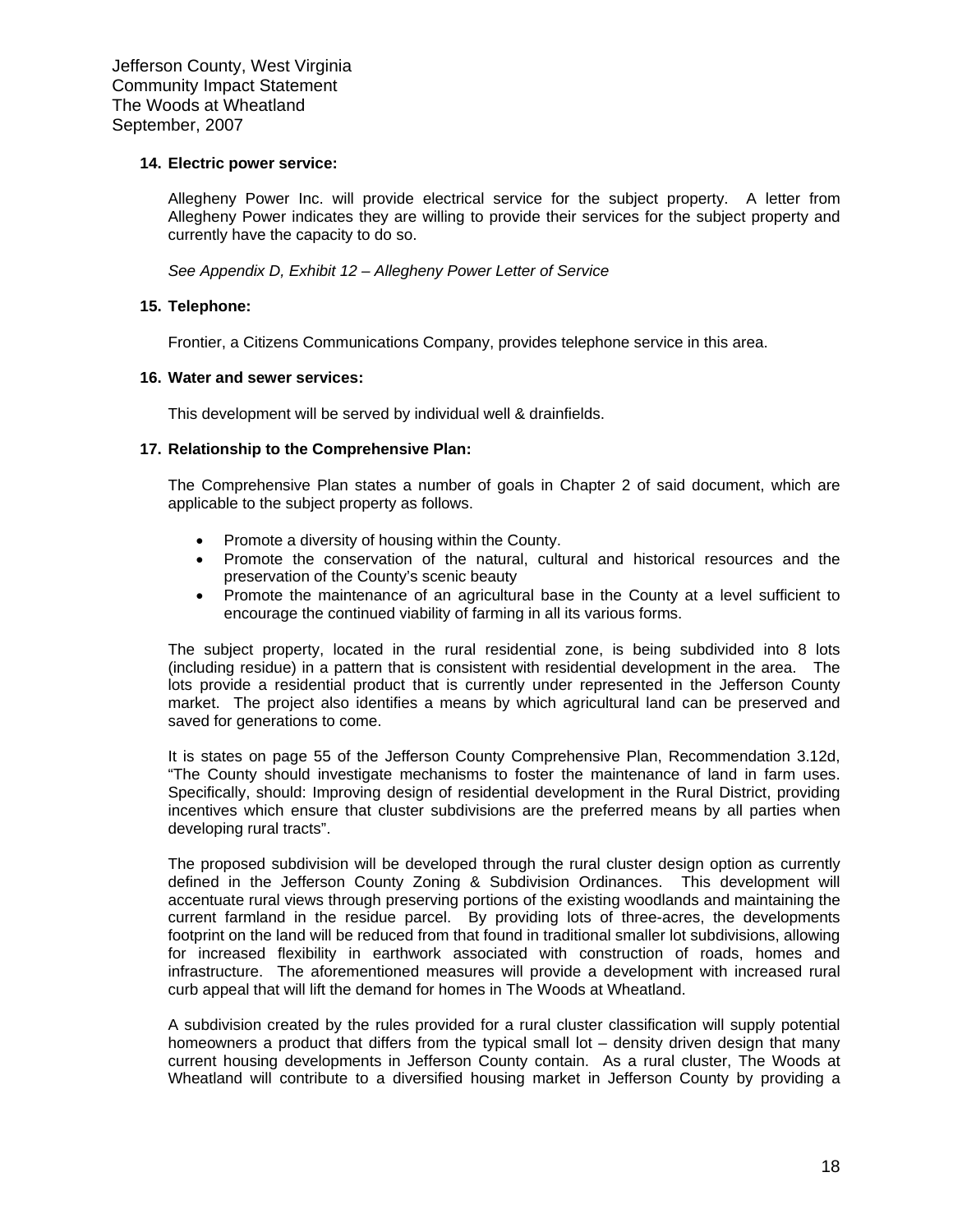> moderately upscale rural cluster design that will provide larger lots (3 acres) and maintain farmland unlike a standard housing development.

#### **18. Housing supply and demand:**

The demand for a housing product in the \$300,000 - \$400,000 range, that is within easy commuting distance from employment centers located in the DC metro area, is being driven by escalating housing prices in Fairfax, Loudoun, and Montgomery Counties. The current housing market has slowed from recent years and will continue to cycle to an elevated status over time. The Woods at Wheatland will succeed through its location and the aesthetic appeal of the land. The proposed subdivision will provide an opportunity for homeowners to live on a rural wooded lot that represents the existing natural beauty of Jefferson County. According to local real estate agents, three-acre lots are highly desirable and should aid in the marketing and sale of these new homes.

Attached you will find the 2007 West Virginia County Data Profiles by the Bureau of Economic Analysis and the Real Estate Trend Indicator & Zip Code Statistics by the Metropolitan Regional Information Systems, Inc. (MRIS), which explores the Jefferson County market. Statistics provided by MRIS include year to date (2007) August (2007) statistics, which represent the most current statistics provided by this agency at the submission of this document. The MRIS statistics provides information on the current housing supply, demand and respective price range.

*See Appendix C, Exhibit 4 – 2007 WV County Data Profiles See Appendix C, Exhibit 5 – Metropolitan Regional Information Systems, Inc. (MRIS)*

#### **19. Proximity and relationship to known historic features:**

There are no known historic structures located on the property. There are 2 sites listed on the National Register of Historic Places (NRHP) that are within 1 mile of the subject property.

- Grubb, William, Farm is approximately 0.4 miles north of the subject property located off of Route 340/2.
- Ripon Lodge is approximately 0.8 miles south of the subject property located off of Route 340.

The map titled "National Register of Historic Places" in the Jefferson County Comprehensive Plan is incomplete and recognizes the William Grubb Farm as the only historic area within one mile of the subject property. Further investigation has identified that the Ripon Lodge is on the National Register of Historic Places and is within one mile of the subject property.

There are no known human burial sites located on the subject property.

*See Appendix B, Exhibit 4 – National Register of Historic Places*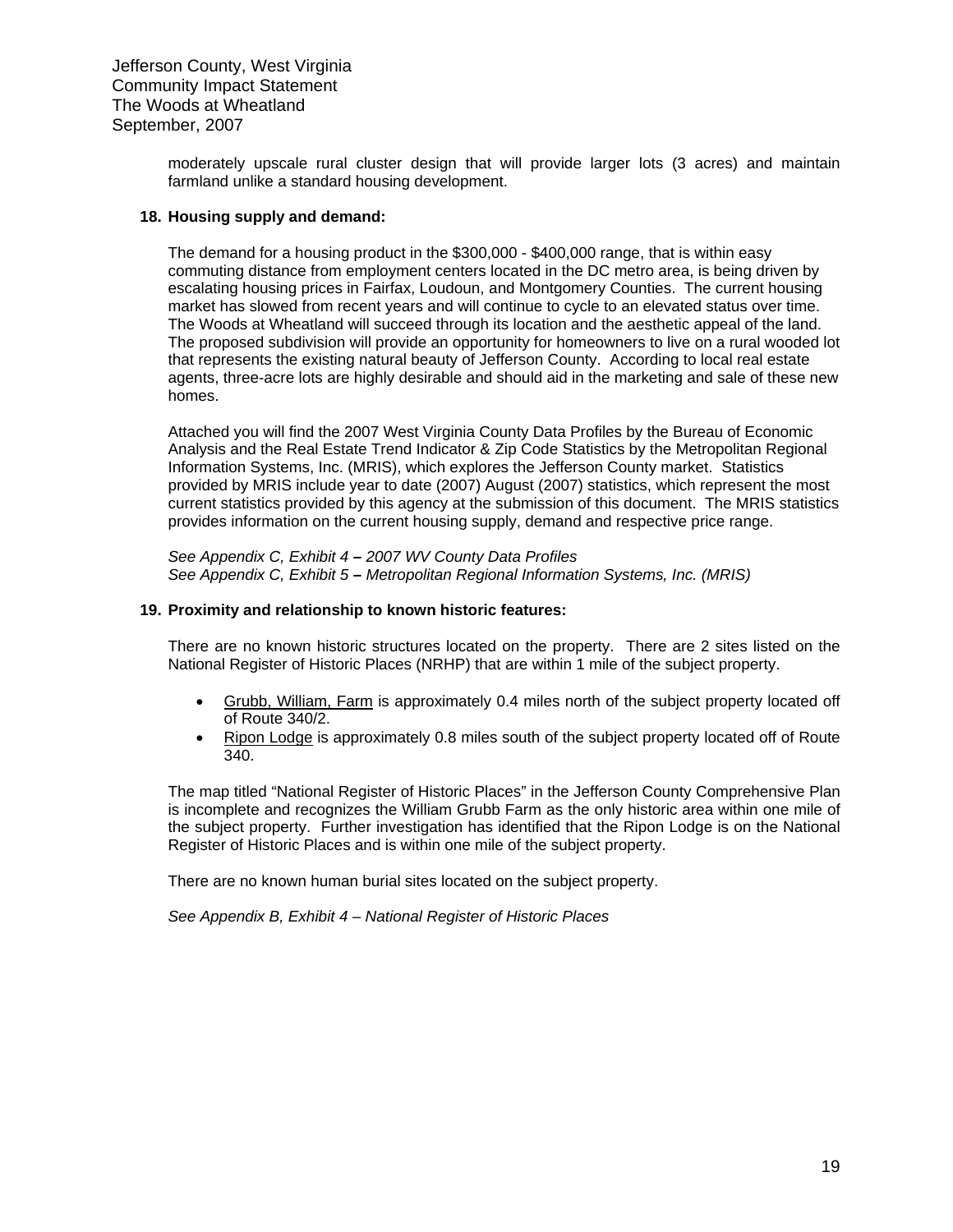#### **20. Recreation:**

The following public facilities, as identified in the Jefferson County Comprehensive Plan, are located near the subject property:

| <b>Name</b>                | <b>Distance</b> | <b>Type of Amenities</b>                            |
|----------------------------|-----------------|-----------------------------------------------------|
| <b>Liberty Street Park</b> | $5.0 +/-$ miles | Tennis & basketball courts                          |
| Jefferson Memorial Park    | 4.4 +/- miles   | Pool, playground, tennis, basketball,<br>picnicking |
| Charles Town Races & Slots | $5.2 +/-$ miles | Horse racing, gaming                                |
| Summit Point Raceway       | $5.5 +/-$ miles | Motor vehicle racing                                |
| <b>Summit Point Park</b>   | $6.0 +/-$ miles | <b>Ballfields</b>                                   |

The Jefferson County Subdivision Ordinance does not require designation of land for parks & recreation in developments that have a density below 2 units per acre. This development currently does not include a parks and recreation component.

*See Appendix B, Exhibit 3 – Park and Recreation Areas*

#### **21. Property Tax Evaluation:**

#### **Residential Property**

- Jefferson County Property Tax Guide, Kabletown District, Class II Rates
- *Assumed appraised value of project: 8 lots (including residue) x \$350,000 per lot \$2,800,000 after construction*
- *Assessed value: (60% of above figure) \$1,680,000*
- Total County Tax Rate: \$1.1186/\$100
- *Property taxes: \$1,470,000 divided by \$100 times 1.1186 equals \$18,792.48 annually.*

#### **22. Anticipated bank deposits and loans:**

It can be anticipated that the new residents will likely use local banks for their banking needs.

#### **23. Anticipated local spending (construction, retail, services, etc.):**

Local construction and supply companies will be given the opportunity to bid on portions of the project. A local developer is undertaking the project and it is possible that construction workers will be hired locally. The residents will likely purchase local goods and services and support the economy of Jefferson County.

The construction industry is one of the primary economic engines in Jefferson County. Without this activity a significant number of local jobs would be lost. The development of projects such as The Woods at Wheatland, contribute to the local economy in many ways.

• Purchase of raw materials for the construction process including timber and building materials. These businesses in turn employ local residents to provide customer service and management services. As local residents they input their salaries back into the local economy.